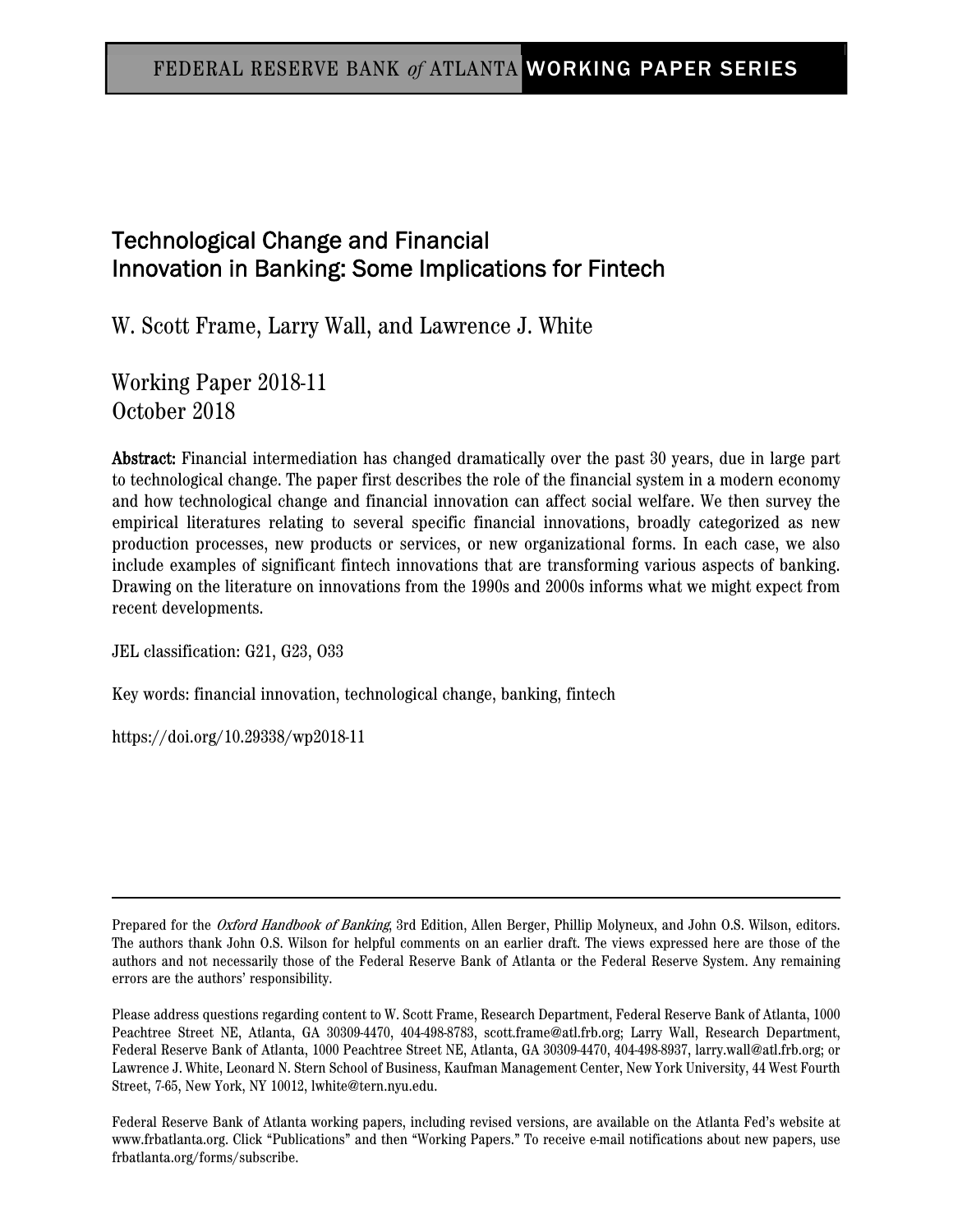# **Technological Change and Financial Innovation in Banking: Some Implications for Fintech**

W. Scott Frame Federal Reserve Bank of Atlanta

Larry Wall Federal Reserve Bank of Atlanta

> Lawrence J. White New York University

> > October 2018

Prepared for the Oxford Handbook of Banking, 3<sup>rd</sup> Edition Allen Berger, Phillip Molyneux, and John O.S. Wilson, Editors

# Abstract

Financial intermediation has changed dramatically over the past 30 years, due in large part to technological change. The paper first describes the role of the financial system in a modern economy and how technological change and financial innovation can affect social welfare. We then survey the empirical literatures relating to several specific financial innovations – broadly categorized as new production processes, new products or services, or new organizational forms. In each case, we also include examples of significant fintech innovations that are transforming various aspects of banking. Drawing on the literature on innovations from the 1990s and 2000s informs what we might expect from recent developments.

JEL Classification Numbers: G21, G23, O33 Keywords: Financial innovation, technological change, banking, fintech

\* W. Scott Frame is a Senior Adviser at the Federal Reserve Bank of Atlanta. Scott can be reached at scott.frame@atl.frb.org. Larry Wall is the Executive Director of the Center for Financial Innovation and Stability at the Federal Reserve Bank of Atlanta. Larry can be reached at larry.wall@atl.frb.org. Lawrence J. White is the Robert Kavesh Professor of Economics at New York University. Larry can be reached at lwhite@tern.nyu.edu. The authors thank John O.S. Wilson for helpful comments on an earlier draft. The views expressed do not necessarily reflect those of the Federal Reserve Bank of Atlanta or any other entities within the Federal Reserve System.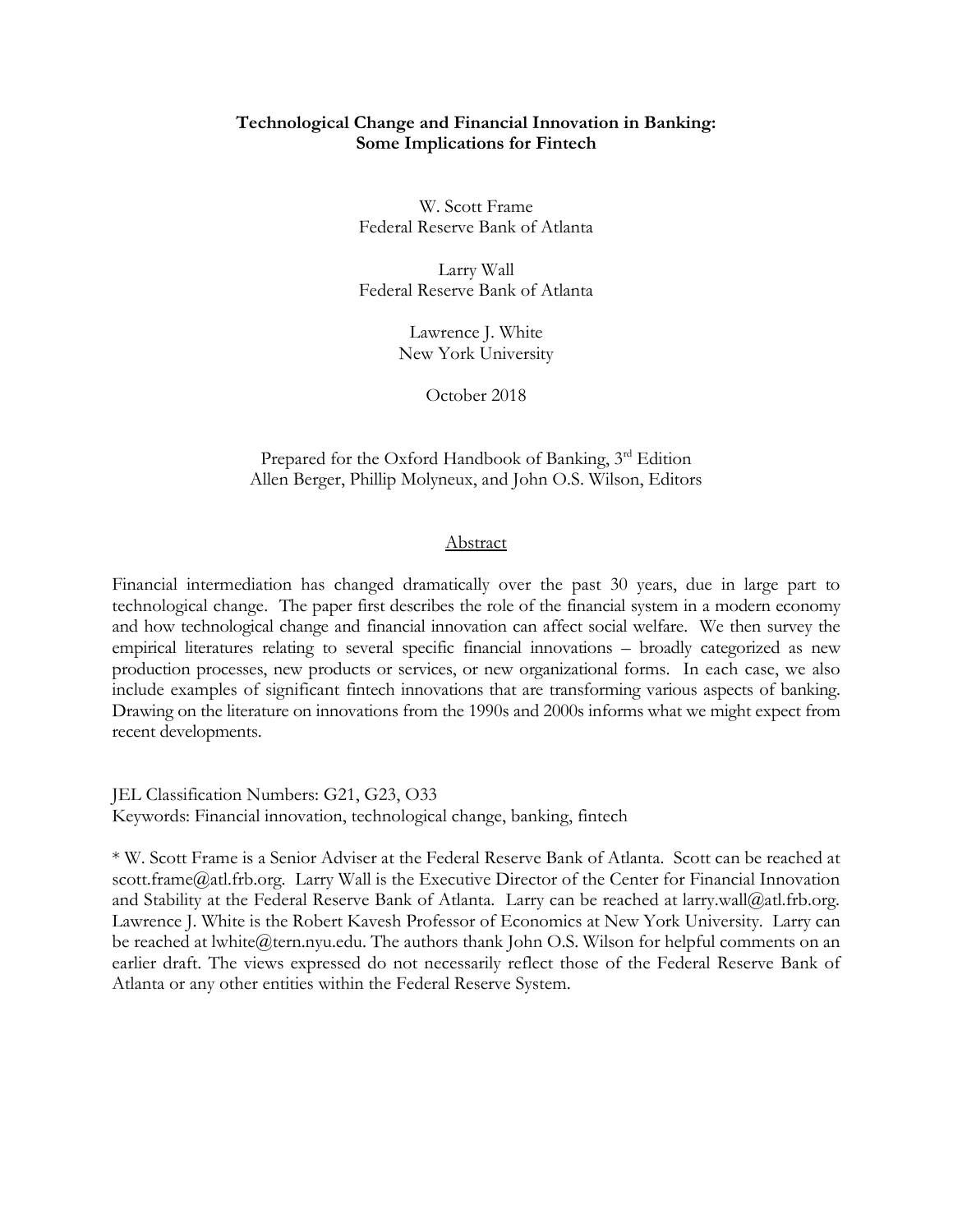# **Technological Change and Financial Innovation in Banking: Some Implications for Fintech**

#### **1. Introduction**

Financial intermediation has changed dramatically over the past 30 years, due in large part to technological change arising from advances in telecommunications, information technology, and financial practice. This technological progress has spurred financial innovations that have altered many financial products, services, production processes, and organizational structures. To the extent that such financial innovations reduce costs or risks, social welfare may be improved. Of course, many financial innovations fail owing to fundamental design flaws or simply being replaced by better alternatives.

A good example of technological change that has been dramatically reshaping the financial services industry is the ongoing shift from relying on human judgment to automated analysis of consumer data. This has taken what had been largely local markets for banking services and opened them up to nationwide competition from other banks and nonbank financial institutions. For example, retail loan applications are now routinely evaluated using credit scoring tools built using comprehensive historical credit registry databases. This automated approach eliminates the need to have a local presence to make a loan and substantially reduces underwriting and compliance costs for lenders, and the resulting data can be leveraged to improve further their risk measurement and management. Such a reliance on hard information also makes underwriting transparent to third parties and hence facilitates secondary markets for retail loans through securitization, which allows nonbank firms that lack deposit funding to compete via capital market financing.

Given the growing importance of technology to financial services, it is perhaps not too surprising that the latest trend has been for technology-based firms to offer financial services, a development that is often called "fintech". Many fintech firms combine automated analysis of retail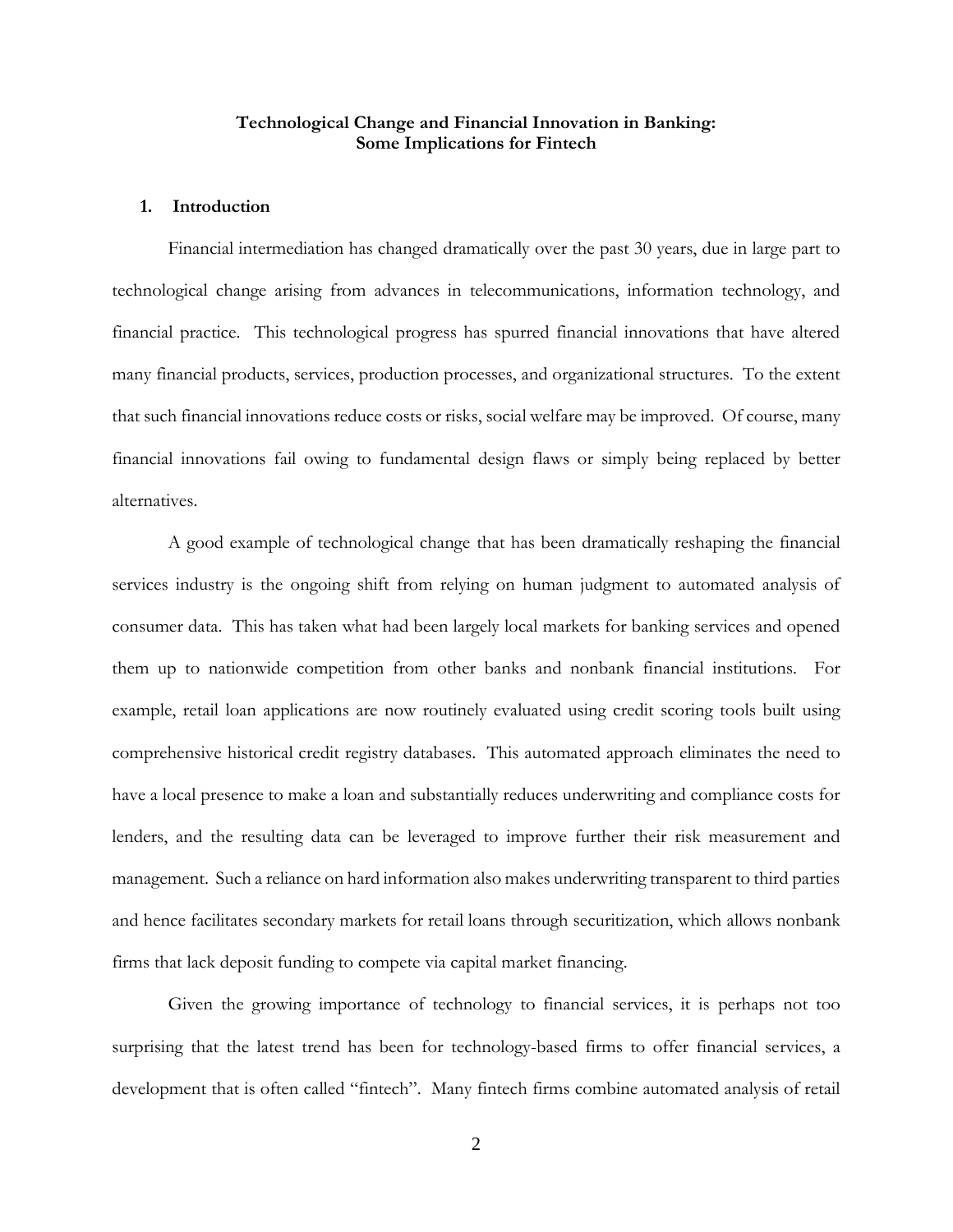customers with more user-friendly interfaces to provide services that are more convenient, and sometimes lower cost, to consumers. For example, "marketplace lending" platforms have emerged as a new organizational form that attracts borrowers with a simplified loan application process, leverages credit scoring tools to analyze these applications, and then matches creditworthy borrowers directly to investors. Furthermore, in some jurisdictions, machine learning (artificial intelligence) is now being leveraged to further improve retail loan risk measurement.

Another set of recent technological developments are being touted as having the potential to have an even more fundamental impact on the financial system, potentially eliminating the need for trusted third parties such as banks. Whether and to what extent blockchains and cryptocurrencies will disrupt the existing financial system remains to be seen, as the technology is too new and immature to draw firm conclusions. However, the potential benefits of cryptocurrencies and blockchain technology are sufficient to attract considerable interest from tech-knowledgeable individuals, large financial organizations, and even major governments.

This chapter surveys the research literatures pertaining to several specific financial innovations that have appeared in recent decades that were specifically driven by technological change. Particular attention is paid to innovations that may provide insights into the prospects for certain widely discussed fintech applications. To set the stage, we begin by providing some additional clarity about what is meant by financial innovation.

#### **2. Financial Innovation: Definition and Determinants**

As described by Merton (1992, p. 12), the primary function of a financial system is to facilitate the allocation and deployment of economic resources -- both spatially and across time -- in an uncertain environment. This function encompasses a payments system with a medium of exchange; the transfer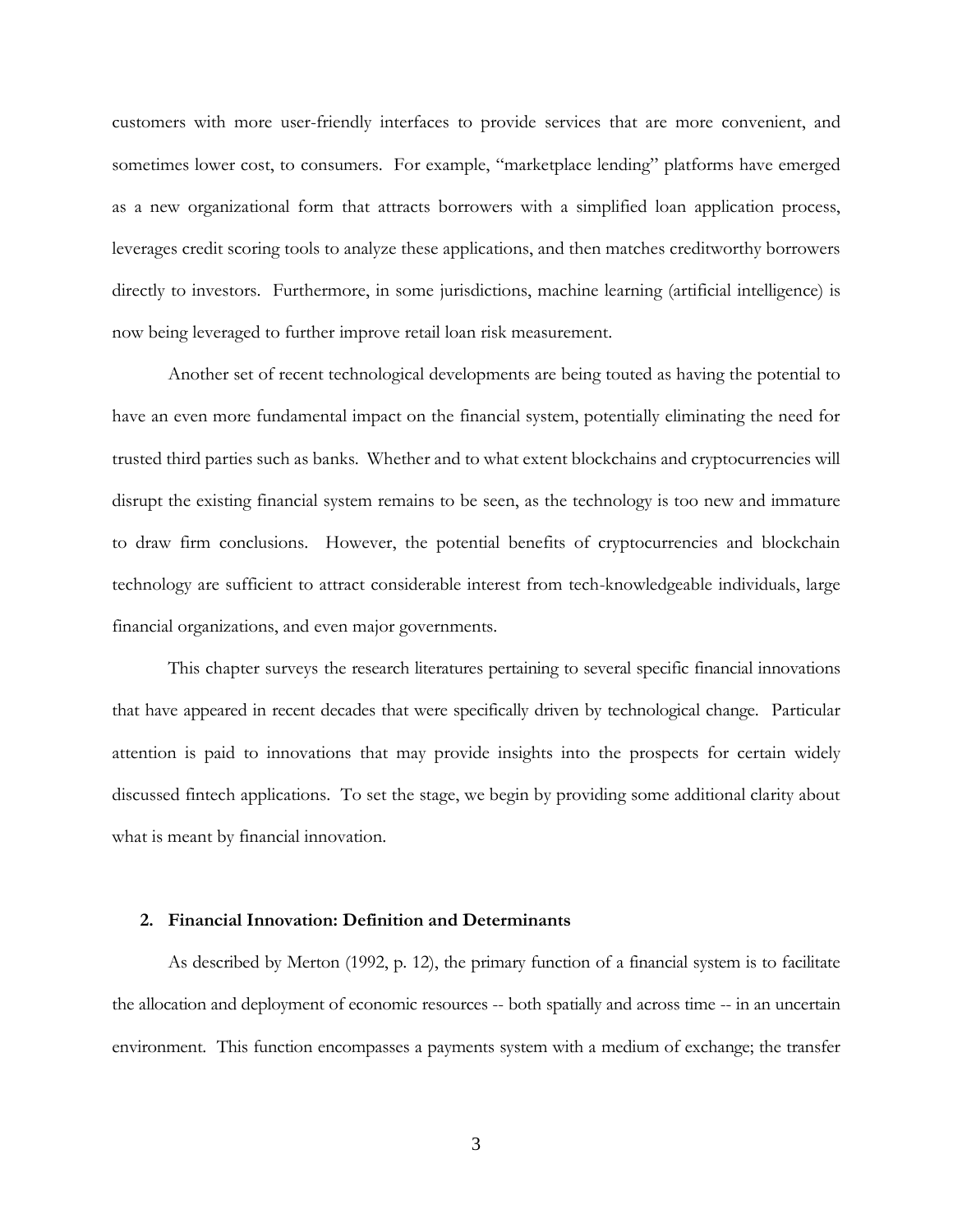of resources from savers to borrowers; the gathering of savings for pure time transformation; and the reduction of risk through insurance and diversification.

The operation of a financial system involves real resources employed by financial intermediaries; and a large share of these resources are expended in the data collection and analyses to deal with problems of asymmetric information. There are also uncertainties about future states of the world that generate risks that represent costs to risk-averse individuals.

Hence, new or improved financial (i) production processes, (ii) products and services and (iii) organizational structures that can better satisfy financial system participants' demand and reduce costs and risk processes should generally be welcomed. Viewed in this context, Frame and White (2004) define a financial innovation as "something new that reduces costs, reduces risks, or provides an improved product/service/instrument that better satisfies financial system participants' demands." Importantly, Tufano (2003) emphasizes that financial innovation includes the process of both invention (the ongoing research and development function) and diffusion (or adoption) of new products, services, or ideas.

The centrality of finance in an economy and its importance for economic growth naturally raises the importance of financial innovations (and their diffusion).<sup>1</sup> Finance facilitates virtually all production activity and much consumption activity; and so improvements in the financial sector can have direct positive implications for an economy. Moreover, an improved financial sector can encourage more and better saving and investment decisions, making financial innovation even more valuable for an economy. This positive view of financial innovation has been discussed in a number of articles, including: Van Horne (1985), Miller (1986, 1992), Merton (1992, 1995), Tufano (2003), Berger (2003), and Frame and White (2004). However, the recent global financial crisis has led some observers to cast doubt on the

<sup>1</sup> See Levine (1997) for an extensive discussion of the relationship between financial development and economic growth in the context of the theoretical and empirical literature at that time. For subsequent empirical evidence, see: Levine (1998, 1999); Levine and Zervos (1998); Beck, Levine, and Loayza (2000); Levine, Loayza, and Beck (2000); Arestis, Demetriades, and Luintel (2001); and Beck and Levine (2004).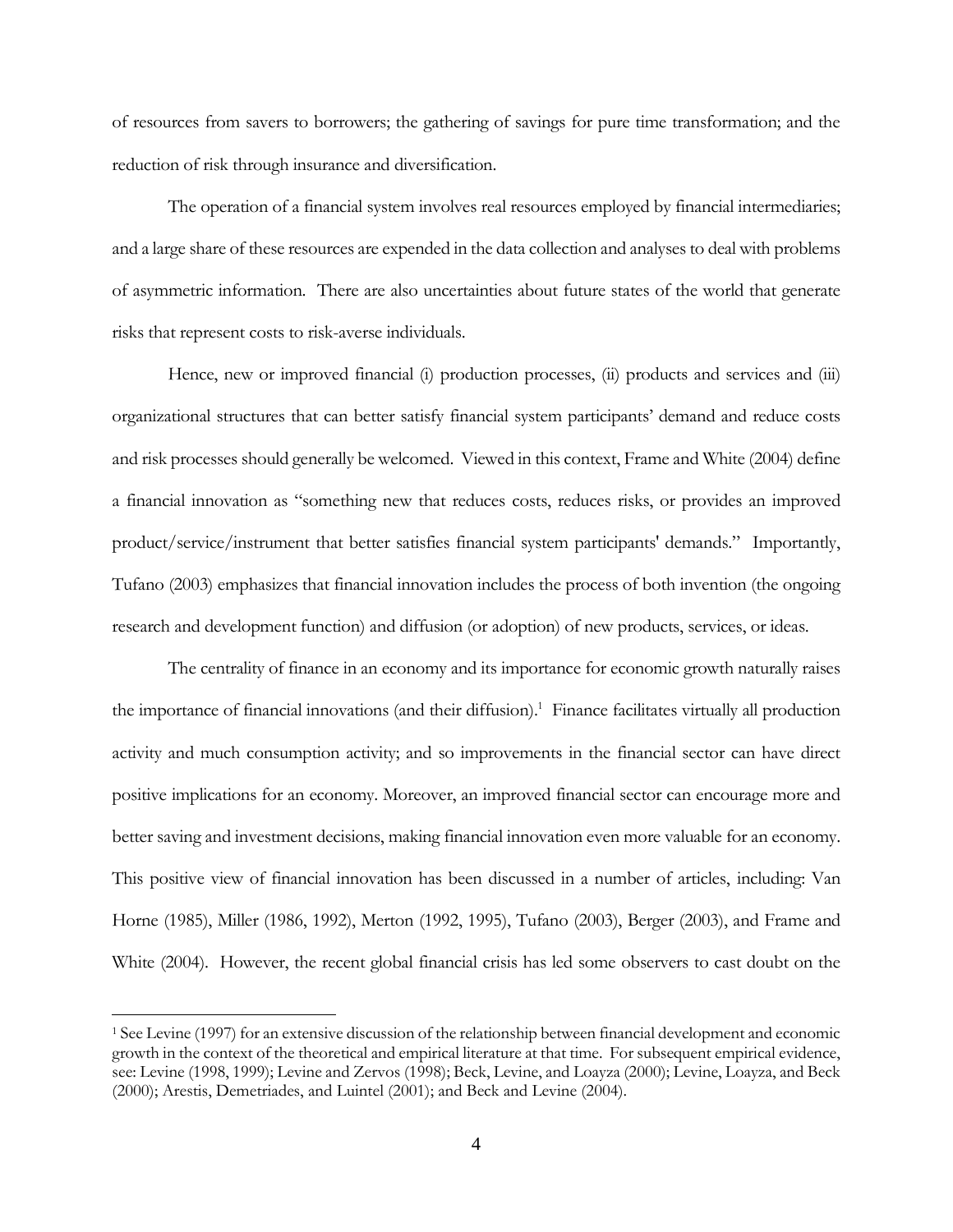usefulness of most financial innovation – seeing such activity as being largely associated with financial malpractice and instability (e.g., Krugman 2007; Volcker 2009).<sup>2</sup> This negative view focuses on the "dark" side" of financial innovation, which some view as the root cause of the recent Global Financial Crisis.

While such a reevaluation is natural in light of the crisis, it is important to recognize that not every financial innovation will be welfare-enhancing or successful. Innovation involves trial-and-error, and failures can be costly – especially for widely diffused innovations (e.g., Lerner and Tufano, 2011). So, financial innovation should more accurately be viewed as likely being beneficial "on net". Consistent with these conjectures, Beck, et al. (2016) conduct a cross-country analysis and find that financial innovation is associated with higher (but more volatile) economic growth and with greater bank fragility.

Campbell (1988) offers four environmental conditions that are conducive to financial innovation: The first relates to underlying technologies and the ability of their improvement to increase efficiency. For example, the information technology revolution has facilitated the creation and use of "big data" and applied statistics for financial risk measurement and management; and machine learning is now used to leverage the data further. A second condition is an unstable macroeconomic environment, as the concomitant fluctuating asset prices are likely to spur risk-transfer innovations. A third condition is regulation, which can inhibit some innovations and encourage others (often as a mechanism to avoid regulation). Finally, taxes can spur financial innovations to the extent that they create incentives to repackage (or re-label) specific income streams so as to reduce tax liability. Over the past 30 years, each of these environmental conditions was markedly altered and resulted in substantial changes to the practice of financial intermediation.

This remainder of this essay focuses mostly on Campbell's first environmental condition: the

<sup>2</sup> Thakor (2012) and Gennaioli, Shleifer, and Vishny (2012) are recent examples of theoretical research that attempts to tie financial innovation and financial instability. Both provide models where banks innovate by making new loans or creating new securities; but then altered information or beliefs results in runs or panics. Henderson and Pearson (2011) provide a recent empirical analysis of a welfare-reducing financial innovation.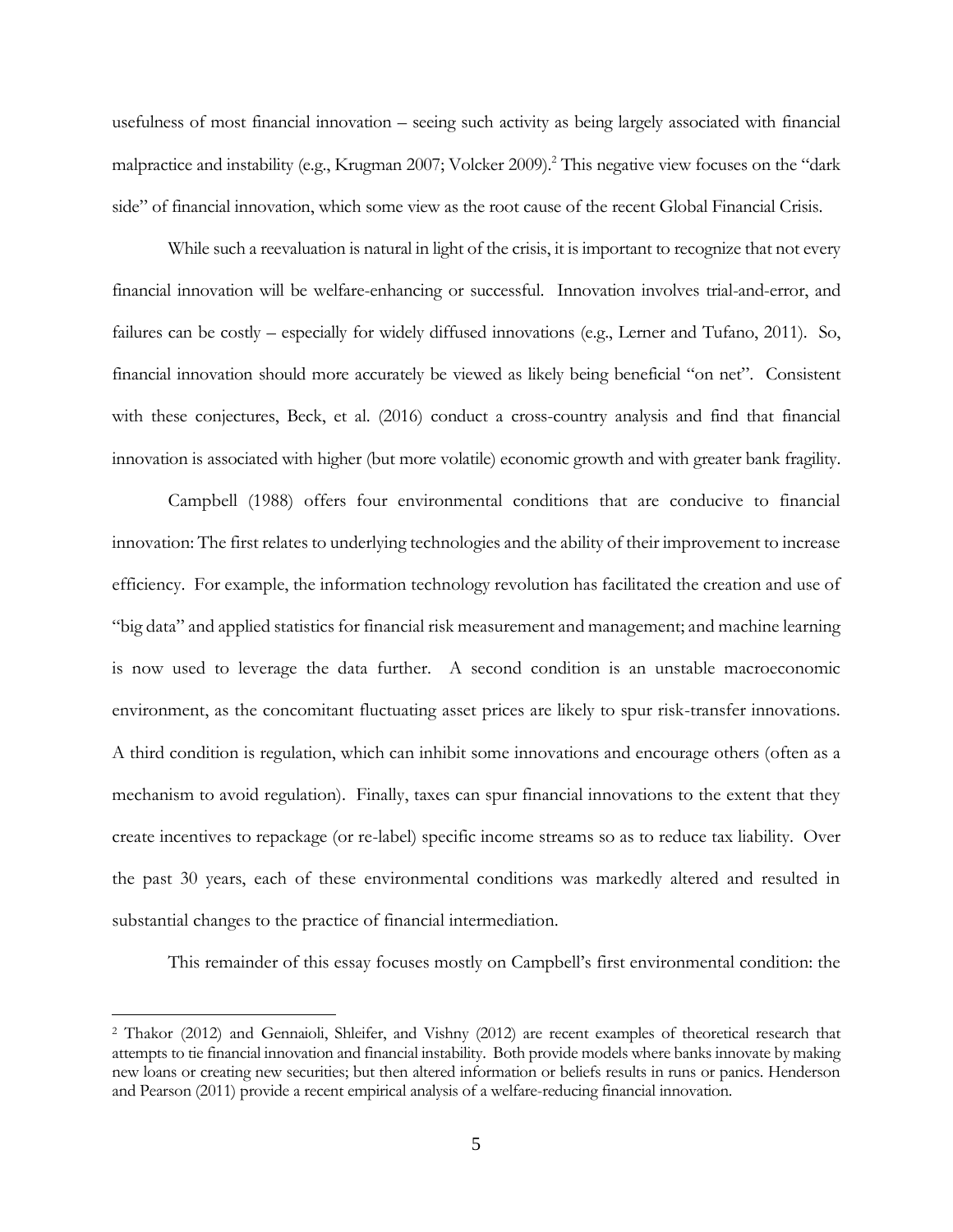role of technological change in driving financial innovation.

# **3. Process Innovation**

The past 30 years have witnessed important changes in financial institution production processes. The use of electronic transmission of bank-to-bank retail payments, which had modest beginnings in the 1970s, has exploded owing to greater retail acceptance, online banking, and check conversion. In terms of intermediation, credit bureau data have been used to create credit scores that increasingly substitute for manual underwriting – and this has been extended even into historically relationship-oriented products, such as small business loans.

This trend toward hardening information has facilitated deep secondary consumer loan markets in the United States and has provided key inputs for risk management systems. Recently, the advent of blockchain/distributed ledger technology and significant advances in artificial intelligence/machine learning has raised important questions about the future of financial intermediation.

We discuss each of these topics below.

#### **3.1 Research Evidence from Past Process Innovations**

**Automated Clearinghouse.** An automated clearinghouse (ACH) is an electronic funds transfer network that connects banks and is primarily used for recurring, small-dollar payments. While several ACH networks emerged in the 1970s, volumes grew only modestly through the 1980s, with the networks' being used almost exclusively for direct payroll deposits. Over the past 20 years, however, consolidation has occurred, and volumes have soared. According to the National Automated Clearing House Association, in 2015 there were some 24 billion ACH payments totaling \$41 trillion.

The modest literature on ACH networks has been done in relation to of the Federal Reserve's ACH pricing policies. On the supply-side, Bauer and Hancock (1995) estimate a cost function and find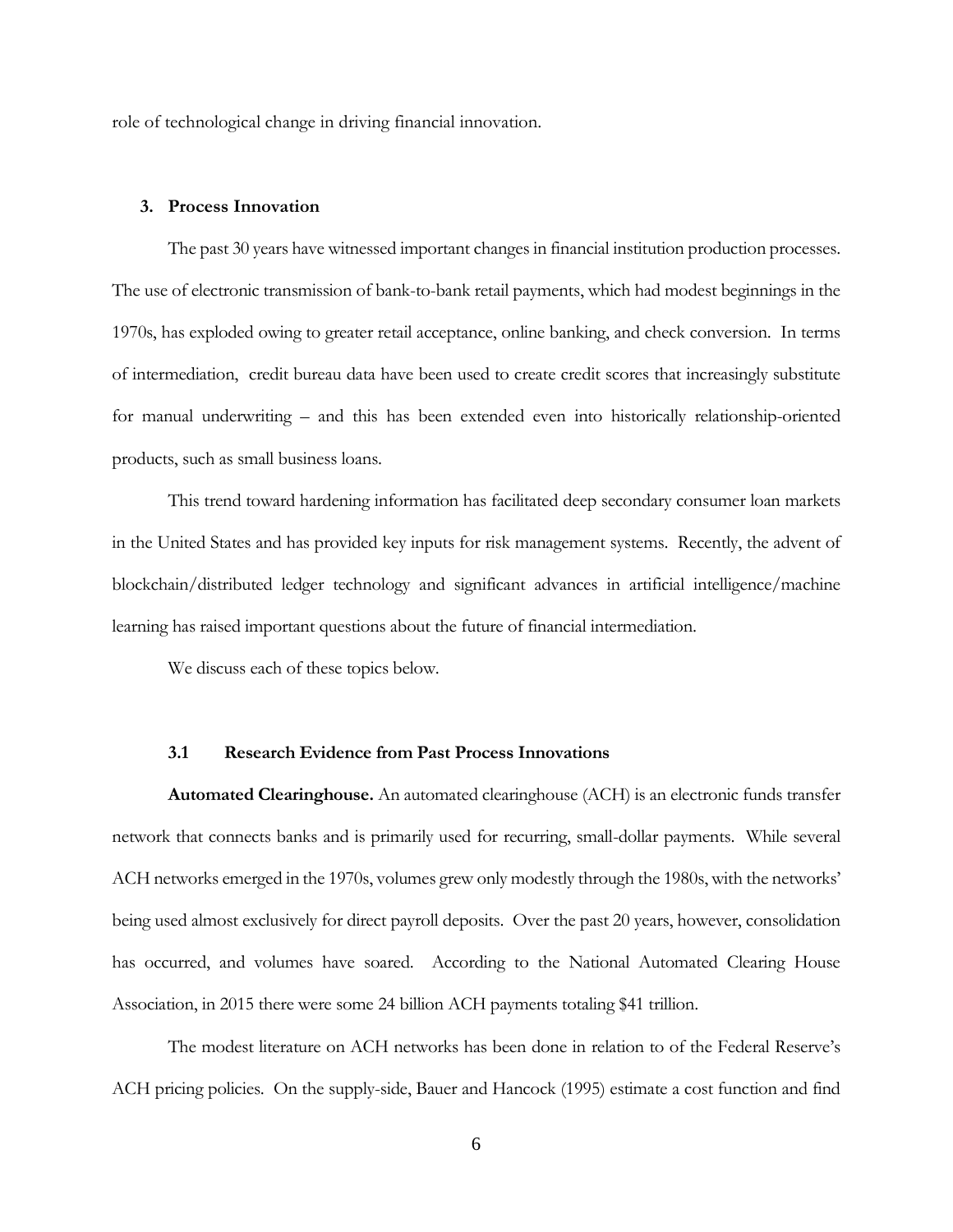that over the 1979-1994 period the cost of processing an ACH item fell dramatically -- owing to scale economies, technological change, and lower input prices.<sup>3</sup> Stavins and Bauer (1999), on the other hand, estimated ACH demand elasticities by exploiting FedACH price changes over time – finding ACH demand to be highly inelastic. More recently, two papers studied network externalities for ACH. Gowrisankaran and Stavins (2004) find support for significant network externalities, which they ascribe to technological advancement, peer-group effects, economies of scale, and market power. Ackerberg and Gowrisankaran (2006) identify large fixed costs of bank adoption as the barrier to greater use of ACH transactions and thus to society's capturing the accompanying potential cost savings.

**Small Business Credit Scoring.** Banks use a number of different approaches to lending to informationally opaque small businesses (Berger and Udell, 2006). One method that was introduced in the 1990s and continues to evolve is small business credit scoring (SBCS). This screening technology involves analyzing consumer data about the owner of the firm and combining it with relatively limited data about the firm itself, using statistical methods to predict future credit performance. Credit scores had long been pervasive in consumer credit markets (e.g., mortgages, credit cards, and automobile loans) – and resulted in widely available, low-cost, commoditized credits that are often packaged and sold into secondary markets.

The empirical literature that has studied SBCS has focused on the determinants of bank adoption and diffusion of this technology, as well as on how SBCS has affected credit availability. Two studies have statistically examined the determinants of the probability and timing of large U.S. banks' adoption of SBCS. Frame, Srinivasan, and Woosley (2001) and Akhavein, Frame, and White (2005) both find an important role for size and organizational structure in the adoption decision: Larger banking organizations with fewer bank charters and more bank branches were more likely to

<sup>&</sup>lt;sup>3</sup> Using a much smaller sample, Bauer and Ferrier (1996) also found support for the existence of ACH scale economies as well as significant allocative inefficiencies.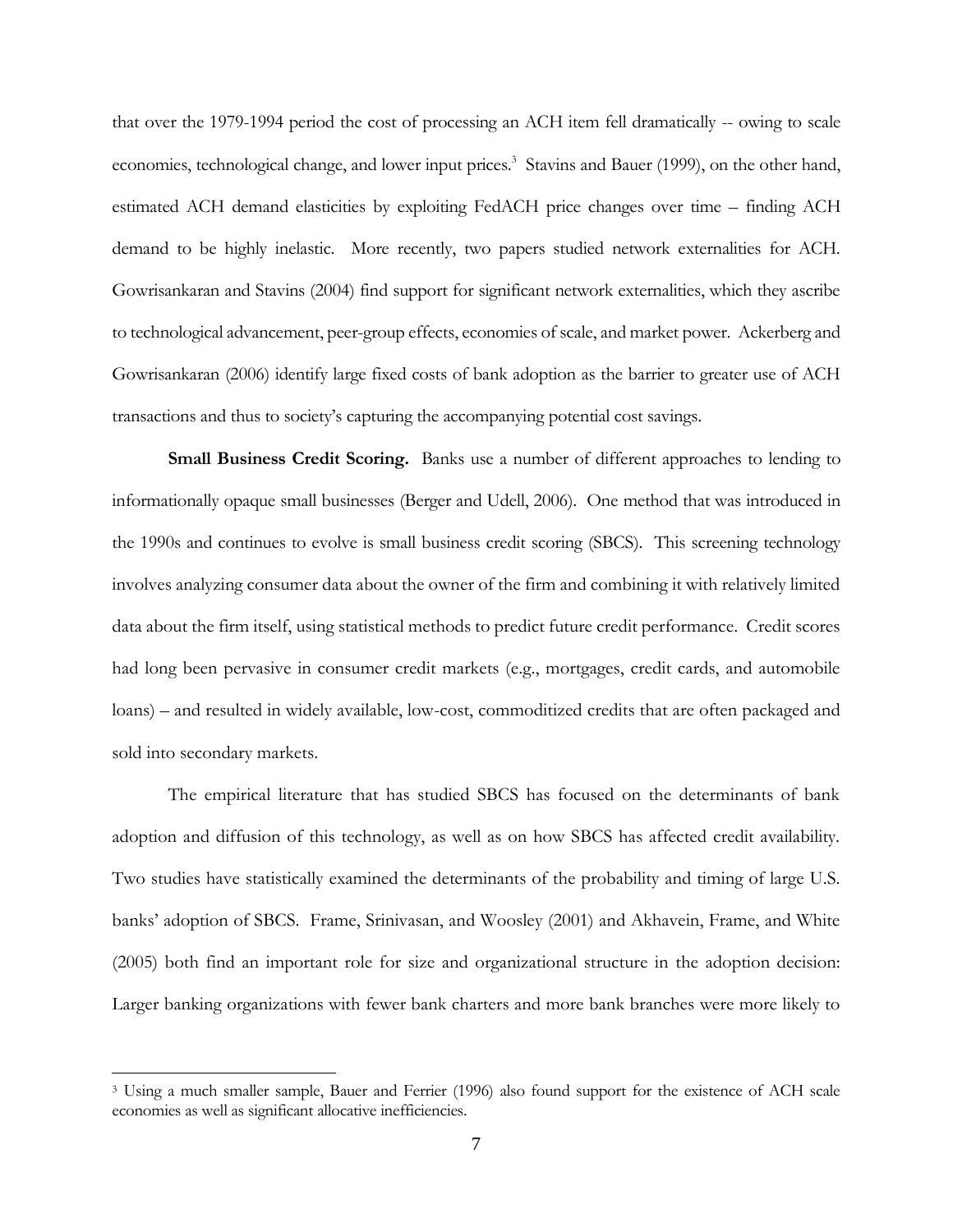adopt and also to adopt sooner. This suggests that large banks with a more "centralized" structure were more likely to adopt SBCS. More recent research suggests, however, that the use of credit scores for small business lending has subsequently diffused to small banks (Berger, Cowan, and Frame, 2007) and community development organizations (Fracassi, Germaise, Kogan, and Natividad, 2016).

Several studies have focused on the relationship between SBCS adoption and credit availability. Three studies documented increases in the quantity of lending (Frame, Srinivasan, and Woosley, 2001; Frame, Padhi, and Woosley, 2004; Berger, Frame, and Miller, 2005). One found evidence that is consistent with more lending to relatively opaque, risky borrowers (Berger, Frame, and Miller, 2005); another with increased lending within low-income as well as high-income areas (Frame, Padhi, and Woosley, 2004); and another with lending over greater distances (DeYoung, Frame, Glennon, and Nigro, 2011). In instances in which SBCS is used in conjunction with traditional underwriting methods to reduce information asymmetries, it is also shown to result in increased loan maturity (Berger, Espinosa-Vega, Frame, and Miller, 2005) and reduced collateral requirements (Berger, Espinosa-Vega, Frame, and Miller, 2011).

# **3.2 Fintech Process Innovations**

**Blockchain/Distributed Ledgers.** One new production process that is being touted as potentially revolutionizing banking (as well as other areas of finance and even broader areas of databases and contracts generally) is the blockchain and related technologies. Interest in blockchain technology was sparked by a white paper by Nakamoto (2008), which developed a peer-to-peer "electronic cash" using blockchain technology that allowed electronic payments to be made without going through a financial intermediary. Nakamoto's paper has sparked a variety of innovative initiatives. Some of these are intended to replace financial institutions, including commercial banks and even central banks. Other initiatives have more modest goals, such as improving the efficiency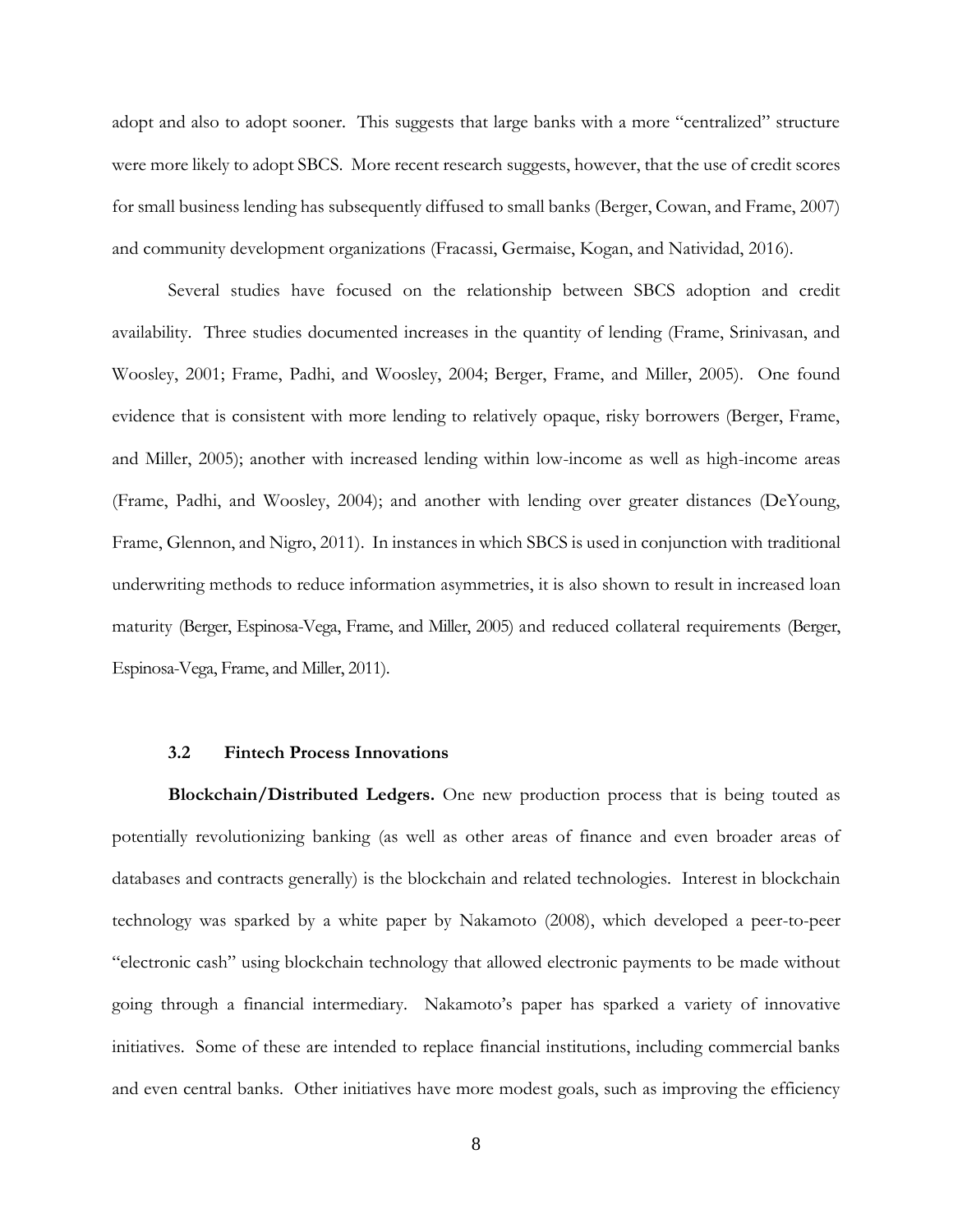of existing financial intermediation.

 $\overline{a}$ 

Blockchains are an example of a distributed ledger, or a database that is shared across nodes in a network. In a blockchain, data are added to the ledger in blocks that are ordered by time and linked to each other using cryptology.<sup>4</sup> Blockchain technology is highly resistant to efforts to tamper with prior records in the database. Bitcoin, along with similar cryptocurrencies, uses blockchains to record ownership of a token (cryptocurrency) that its users value as a store of wealth and form of payment. In principle, these tokens could represent ownership of any asset, including physical assets such as gold or sovereign-issued fiat currency such as the U.S. dollar. However, almost all cryptocurrencies are simply electronic tokens on a blockchain and do not represent a claim to any external asset.

Distributed ledger technology is potentially useful wherever two or more parties need to share a common understanding about current conditions – such as who owns a particular asset or the terms of a financial contract to which they are both parties. Blockchains' potential for disrupting existing financial intermediaries arises from their ability to provide tamper-resistant records—indeed some claim the records are immutable. Catalini and Gans (2017) observe that an immutable record would facilitate costless verification and thereby facilitate new markets. In essence, the blockchain would substitute for the "trusted-third-party" role that large payment intermediaries currently serve, and for which they often charge fees that -- to casual observers and blockchain enthusiasts -- seem relatively high. However, Cong and He (2018) note that blockchains could also be used to facilitate collusion.

Unlike ACH, distributed ledgers do not necessarily benefit from network effects or exhibit

<sup>4</sup> The blockchain does this by creating a "cryptographic hash," or unique digital summary, for each block that includes the hash from the prior block. If any change is made to any given block, it will alter that block's hash and the change will carry through to every block that is subsequently added to the blockchain. (This occurs because the prior block's hash is part of each block in the chain). Thus, if one wants to rewrite the history of one block, then every subsequent block will have to be revised. Otherwise, anyone seeking to verify the blockchain will be able tell that an effort has been made to change one of the blocks.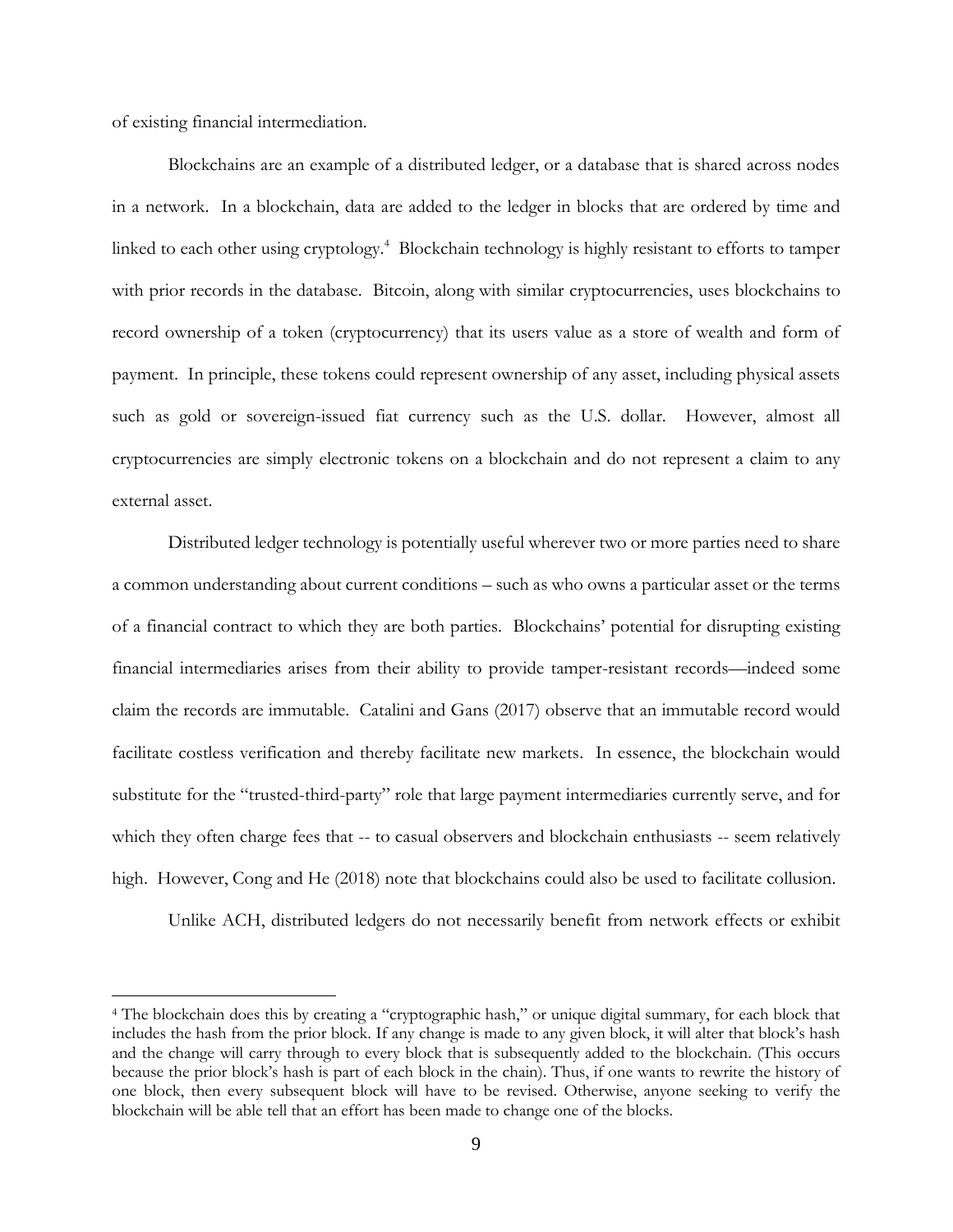economies of scale. The central concern -- but also the potential source of disruption, as we discussed above -- is how to determine which transactions are valid when there is no trusted central party to verify their authenticity. The solution adopted by some distributed ledgers is to limit the set of participants to a group of firms that have some trust in each other and some capital at risk if they are caught making invalid entries to the ledger, the so-called private, permissioned blockchains. Other distributed ledgers, especially the permissionless public blockchains, see openness to participation by any interested party as a key virtue. These blockchains benefit from network effects in that more people using the blockchain for more purposes increases the potential uses for all of the users. On the other hand, the very openness of these blockchains means that they must adopt measures that raise the cost of trying to change existing records. The way this is done by some blockchains, such as Bitcoin, has the effect of imposing limits on the number of transactions that may be made on that blockchain—that is imposing infinite diseconomies of scale beyond some transactions volume.

**Machine Learning.** The increasing capability of artificial intelligence (AI) and machine learning (ML) is another important technological advance affecting banking in recent years. Although there are not universal definitions of AI and ML, for current purposes AI can be defined as the development of computer systems to perform tasks that ordinarily require human intelligence. This definition incorporates expert systems -- where humans teach machines – and also machine learning, where the machines learn from data. Interest in ML in particular has become increasingly popular, due to a combination of more digitized data, faster computers, and better algorithms to analyze data.

ML is similar to statistics in that both seek to learn from the data and use many of the same tools, and the two disciplines are increasingly learning from each other. The biggest difference is that statistics has historically emphasized hypothesis testing and statistical inference, whereas ML emphasizes obtaining the best prediction. As a result, ML is not guided by economic (or other social sciences) theory (which would generate the hypotheses for statistical testing), which has the advantage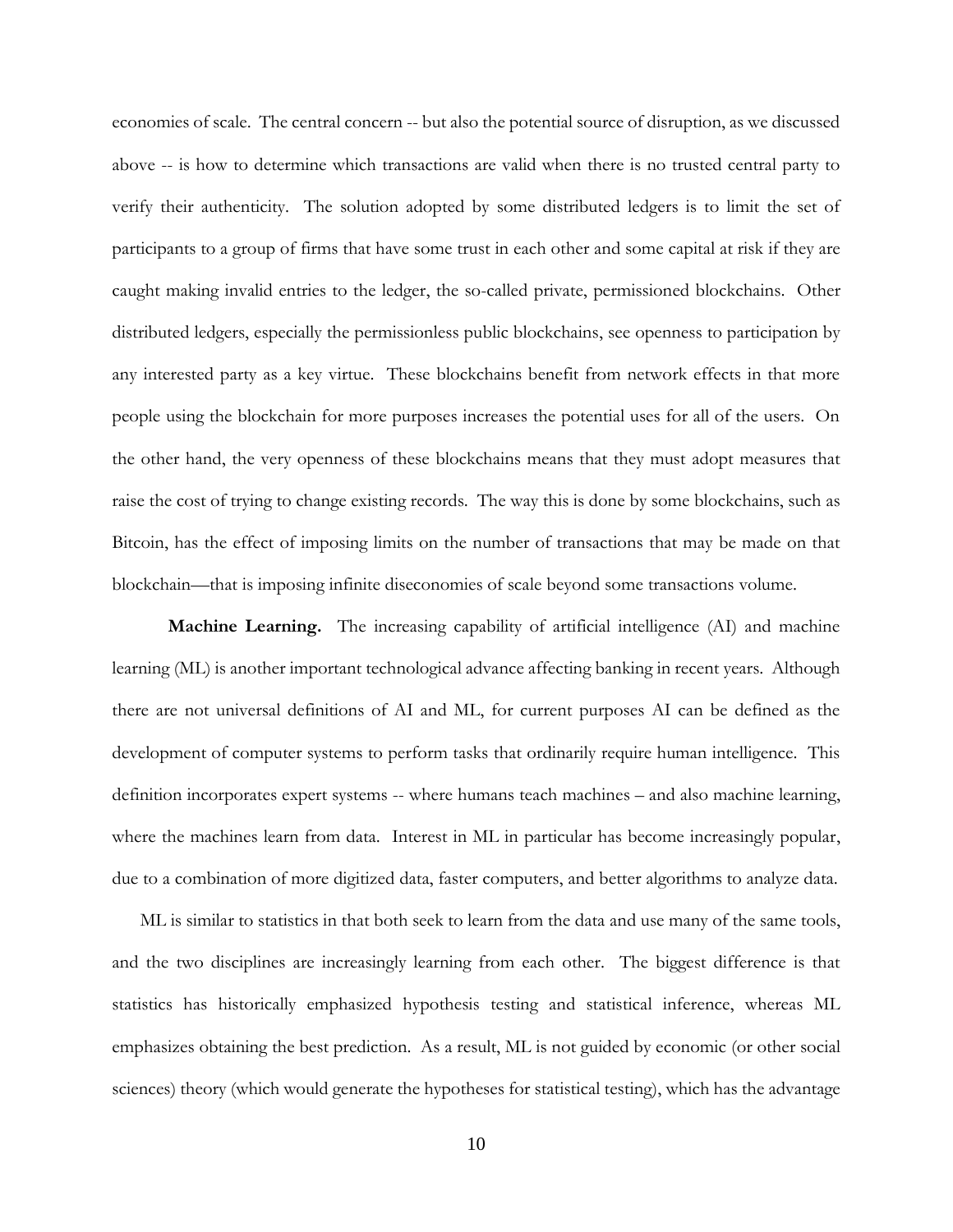that ML sometimes identify relationships that are not (currently) predicted by theory. The disadvantage is that some of the relationships ML identifies will not be causal and, hence, cannot be usefully exploited.

AI and ML are general-purpose technologies that may be used in a wide variety of areas within a financial institution. These include refinements to existing products, such as better credit and risk management, tools for uncovering asset pricing anomalies, and helping institutions comply with regulatory requirements; this is a related field called "RegTech". However, AI and ML are also essential inputs into the creation of a variety of new financial services. At the consumer level, AI and ML are being used in personal financial management products that analyze an individual's expenses and revenues to provide recommendations that help the user obtain their financial goals. Another new product that relies on AI and ML is a "robo-advisor", which provides automated personalized investment advice and, with the customer's agreement, automated portfolio selection and rebalancing based on each investor's goals, financial assets, and risk tolerance.

Machine learning algorithms generally benefit from access to large amounts of high quality data that are pertinent to the question they are addressing. According to Wall (forthcoming), firms that are able to assemble such datasets may have a competitive advantage that can be leveraged to increase their market share and build even larger datasets. The author notes that one way of reducing this advantage is through the sharing of data across firms -- provided that the sharing satisfies appropriate privacy concerns. Another way of reducing the advantage would be for governments to take the position that consumers own -- i.e., have property rights with respect to -- their own data and have the right to share it as they choose, as is currently being done in the European Union under Payments Systems Directive 2 (sometimes called PSD2).

Although there is a large academic literature in computer science on AI and ML algorithms and a growing literature on their application to finance, the academic literature on their application to new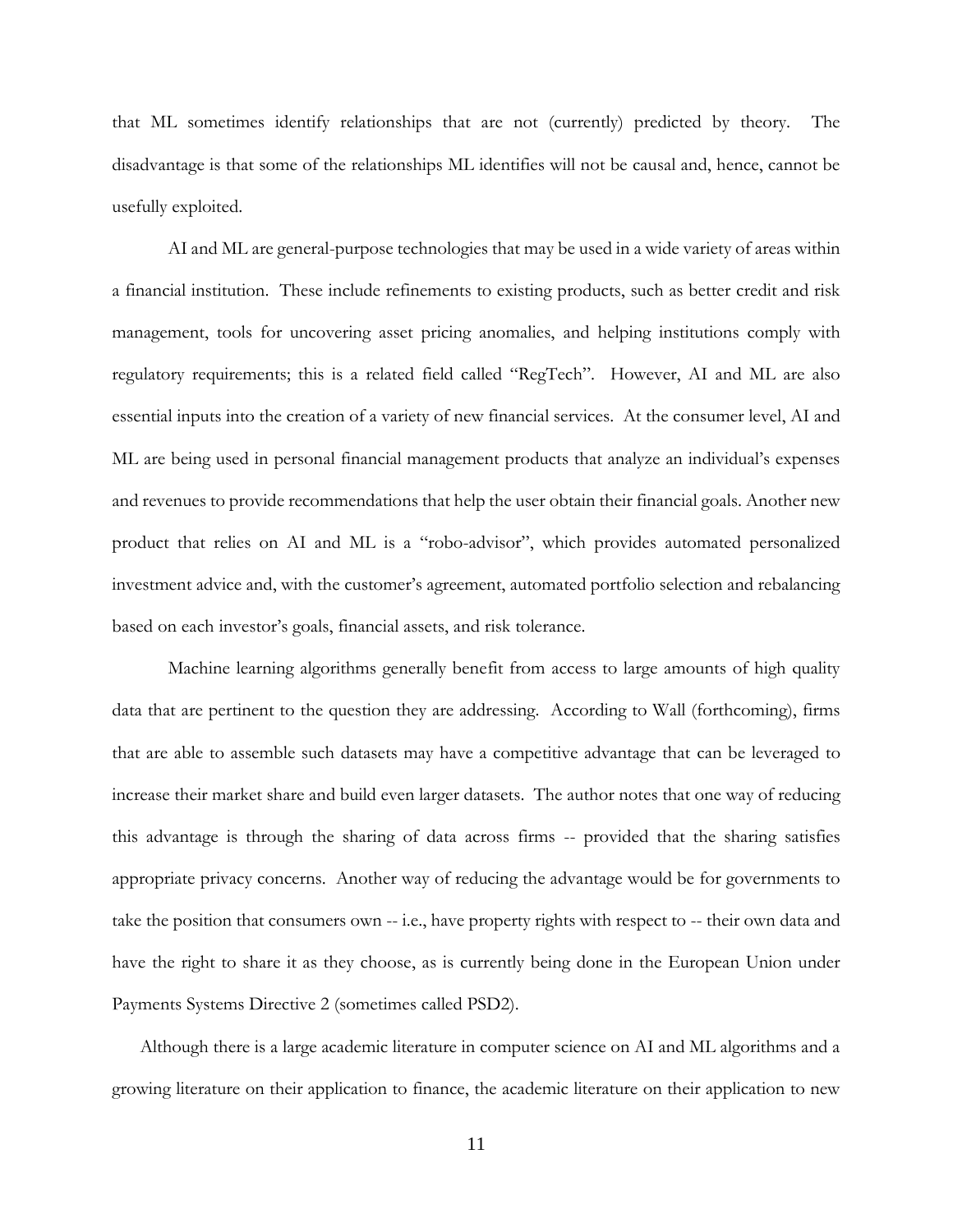bank products, such as personal financial management and robo-advising, is not very well developed. The banking application that has received the most academic attention is credit analysis, which is discussed later in this chapter in the context of marketplace lending.

#### **4. Product Innovation**

The increased reliance on hard information for lending decisions over time has improved credit market efficiency, as evidenced by greater use of risk-based pricing and expanded credit availability to marginal borrowers. However, the U.S. subprime mortgage crisis raised questions about the efficacy of this approach, as a staggering number of such borrowers defaulted on their home mortgages and lost their homes. The secular decline in the cost and quality of computing resources in recent decades, coupled with the Internet, resulted in substantial improvement in payment system efficiency. Most recently, blockchain and distributed ledger technology appears to have the potential to disrupt payments further through cryptocurrencies and initial coin offerings.

#### **4.1 Research Evidence from Past Product Innovations**

**Subprime Lending.** Subprime lending to U.S. households has become mainstream over the past couple of decades. As a general matter, these are loans to borrowers with weak credit histories and limited down payments available for financing homes and automobiles. Historically, such borrowers had been rationed out of fixed-price loan markets and were hence credit-constrained. However, the availability of large historical performance databases has allowed for the development of statistical models that improve risk measurement and facilitate risk-based loan pricing. Subprime lending has the potential benefit of expanding access to credit to potentially creditworthy borrowers who had previously been denied credit. However, it also raises the question about whether subprime borrowers are using expanded access wisely; and also whether the lenders are properly pricing and managing the increased risk exposure.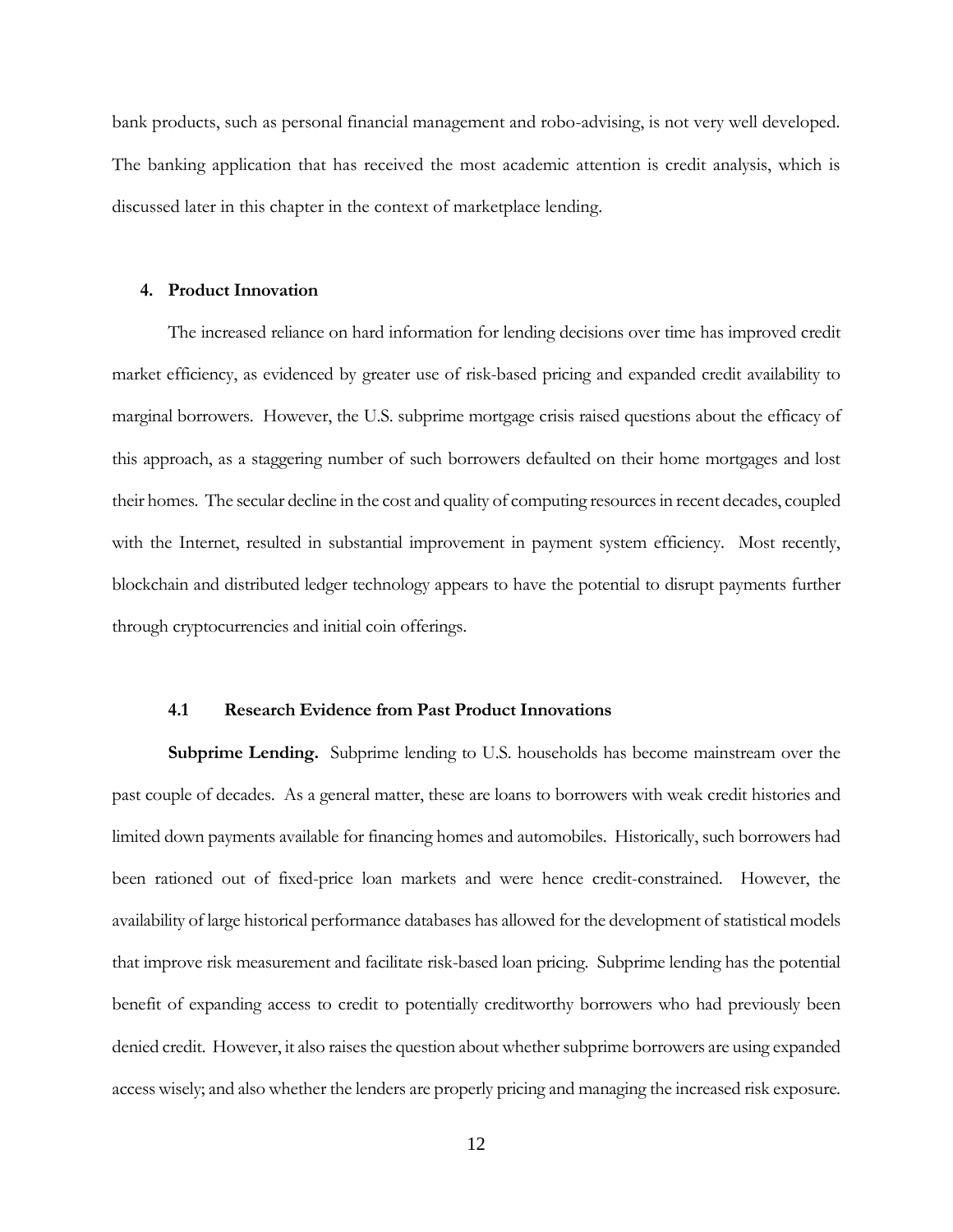The recent U.S. mortgage crisis highlighted the personal and social costs associated with subprime lending in the face of a macroeconomic shock.

Before discussing subprime mortgage lending in depth, we note some key recent empirical studies of subprime automobile and credit card lending. Two papers study the U.S. subprime auto loan market using loan-level data from a single institution. Evidence that expanded access to credit may be valuable comes from Adams, Einav, and Levin (2009), who find that subprime auto loan demand is highly sensitive to down-payment requirements and rises sharply during tax rebate season – consistent with the presence of credit constraints. Evidence that lenders are managing this risk may be found in their response to risk factors. Auto loan default rates are found to increase in loan size, and riskier borrowers demand larger loans; but lenders are found to limit loan sizes and use credit scores to riskbased price borrowers in an effort to reduce moral hazard.

Evidence that borrowers may not be using the credit wisely is found in a closely related paper by Einav, Jenkins, and Levin (2012). Using the same data as the prior paper, they show how car prices have little effect on borrower purchase or down-payment decisions, but rather simply translate into larger loans. For the lender, down-payment requirements create a tradeoff between loan volume and quality that is managed using credit scores to risk-base the pricing of these loans. Additional evidence that borrowers may not be using their expanded access wisely may be found from a study of subprime credit card lending by Alan and Loranth (2013). They study borrower price sensitivity using a randomized interest rate experiment for existing loans. The authors find that for a large increase in interest rates (five percentage points), overall credit demand declines only modestly for their sample. These results reflect substantial heterogeneity as the lowest-risk borrowers reduce credit demand significantly, while the highest-risk borrowers do not.<sup>5</sup>

<sup>&</sup>lt;sup>5</sup> This finding is consistent with earlier research by Ausubel (1991) describing the "failure of competition" in the U.S. credit card market. The notion is that the riskiest borrowers have inelastic credit demand owing to liquidity constraints and always intend to use cards to finance purchases.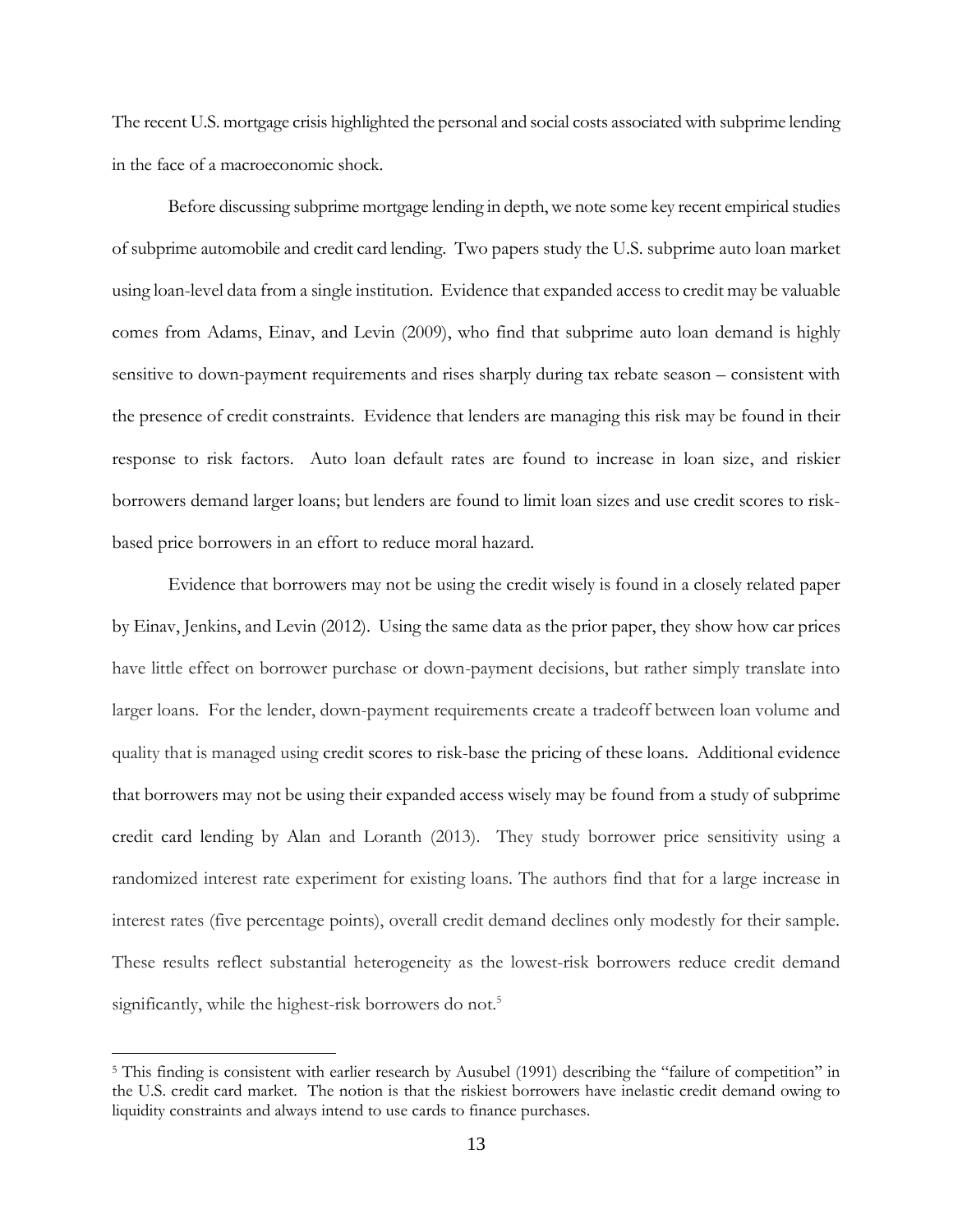As for the subprime mortgage market: The boom in subprime mortgage lending demonstrates the extent to which borrowers were taking advantage of the expanded access. During that time, the U.S. subprime mortgage market grew rapidly and averaged about 20 percent of residential mortgage originations between 2004 and 2006. This credit boom facilitated an expansion in the pool of potential homeowners and helped to lead the U.S. to a record homeownership rate in 2004 of 69.2% -- even in the face of declining housing affordability in many areas of the country. Subprime mortgages outstanding ultimately peaked at \$1.2 trillion in 2007, but has since declined steadily since the onset of the market meltdown as new loan originations ceased.

Whether borrowers were using their access wisely or were being exploited is the subject of ongoing debate. Some of the early arguments that borrowers were being exploited were based on a comparison of the structure of subprime mortgages versus those taken by prime borrowers. A 30-year fixed rate loan with an embedded prepayment option is the most common type of residential mortgage in the U.S. By contrast, the typical subprime mortgage during the housing boom was a 30-year adjustable rate mortgage (with a fixed rate for the initial 2-3 years) that included a prepayment penalty. Mayer, Pence, and Sherlund (2009) provide a set of "subprime mortgage facts" through the financial crisis period, including information about various loan contract structures, degree of underwriting documentation, presence of second liens, and borrower occupancy status.<sup>6</sup> However, the mere fact that subprime contract terms were different from those on prime mortgages does not mean that subprime borrowers were being exploited. A series of theoretical papers by Piskorski, and Tchistyi (2010, 2011) and Mayer, Piskorski, and Tchistyi (2013) suggest that subprime borrowers benefited from the contract terms that distinguish their mortgages from prime mortgages.

<sup>6</sup> Related to documentation, the authors describe the concomitant rise in the so-called Alt-A market, which is characterized by lower observed risk (e.g., better credit scores and larger down-payments), but little/no documentation/verification of borrower income/assets.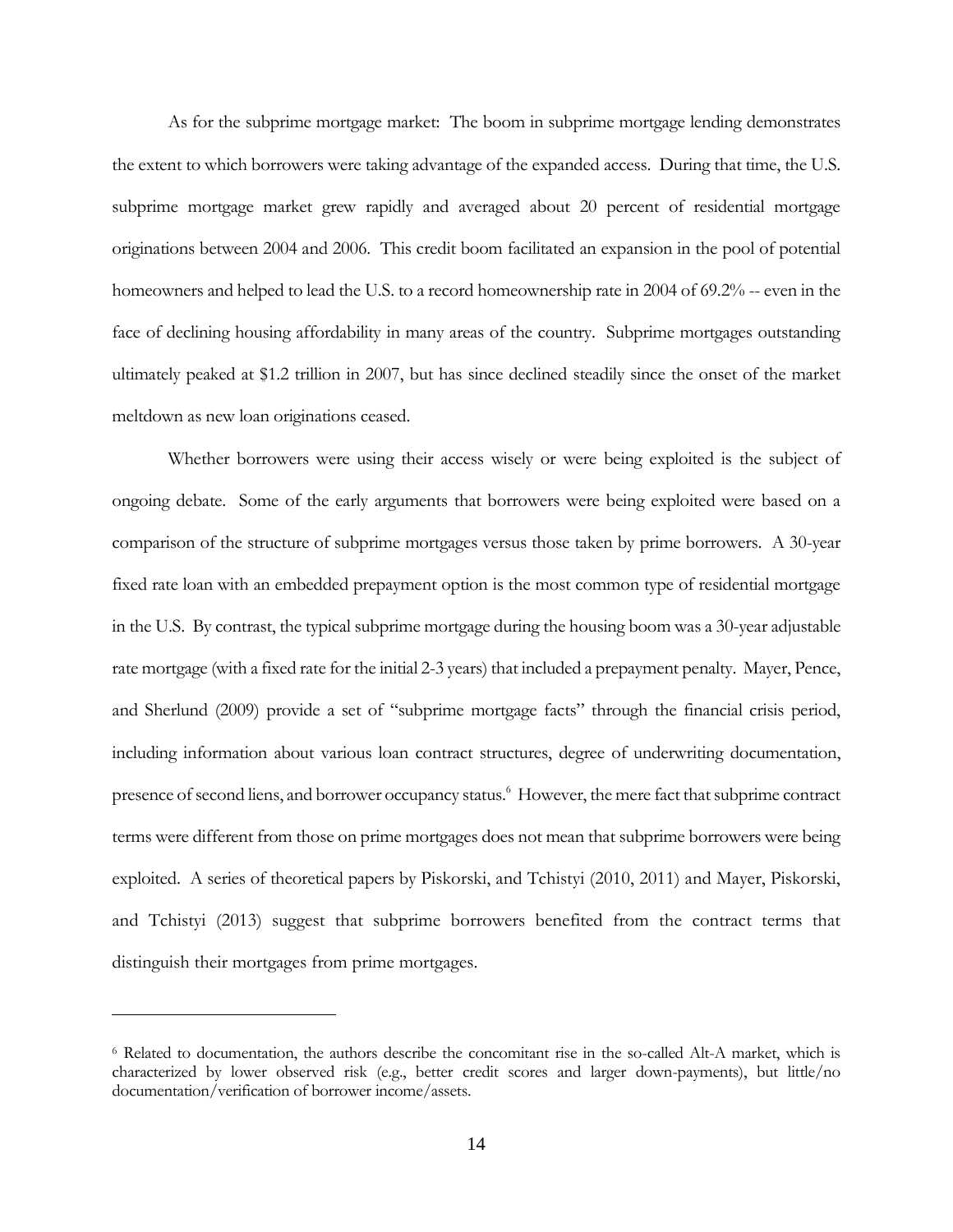Another hypothesis is that reliance on the originate-to-distribute model created a moral hazard problem for loan underwriters (e.g., Ashcraft and Schuermann 2008). A large fraction of the subprime loans were packaged together and sold as securities, transferring a substantial fraction of the credit risk from underwriters to investors. As a result, underwriters were not sufficiently rigorous in underwriting subprime mortgages. One line of inquiry focuses on the quality of loan-level information provided to investors. For example, Piskorski, Seru, and Witken, (2015) provide evidence that there was incomplete information about the presence of subordinate financing (i.e., second liens). Jiang, Nelson, and Vytlacil (2014) and Griffin and Maturana (2016) find that borrowers misrepresented their income and occupancy status, respectively. According to Griffin and Maturana (2016) such data problems led to higher default propensities and loss severities than would have otherwise been the case.

However, it is not clear that the deleterious effects were disproportionately borne by outside investors. Papers by Jiang, Nelson, and Vytlacil (2013) and Elul (2016) suggest that securitized and nonsecuritized subprime loans performed similarly (conditional on observable information) due to investorrequired loan seasoning prior to securitization. There is also research that suggests that subprime mortgage lenders were lax in their screening of applicants with FICO credit scores above 620 (Keys, Mukherjee, Seru, and Vig, 2010; Keys, Seru, and Vig, 2012), although this interpretation has recently come into doubt (Bubb and Kauffman 2014).<sup>7</sup> See Frame (2018) for a review of the literature pertaining to agency conflicts in residential mortgage securitization.

Another hypothesis is that borrowers and lenders acted rationally given their expectations for residential real estate price appreciation. That is, the greater risk of distress among subprime borrowers was not a problem so long as house prices continued to appreciate. Distressed borrowers with positive

<sup>7</sup> Standard FICO credit scores range from 300 to 850. About 70 percent of U.S. consumers have a score greater than 650. Most financial institutions perceive consumers with FICO scores below 620 as definitely being subprime, although some lenders use slightly higher score cut-offs (e.g., 640) for this definition.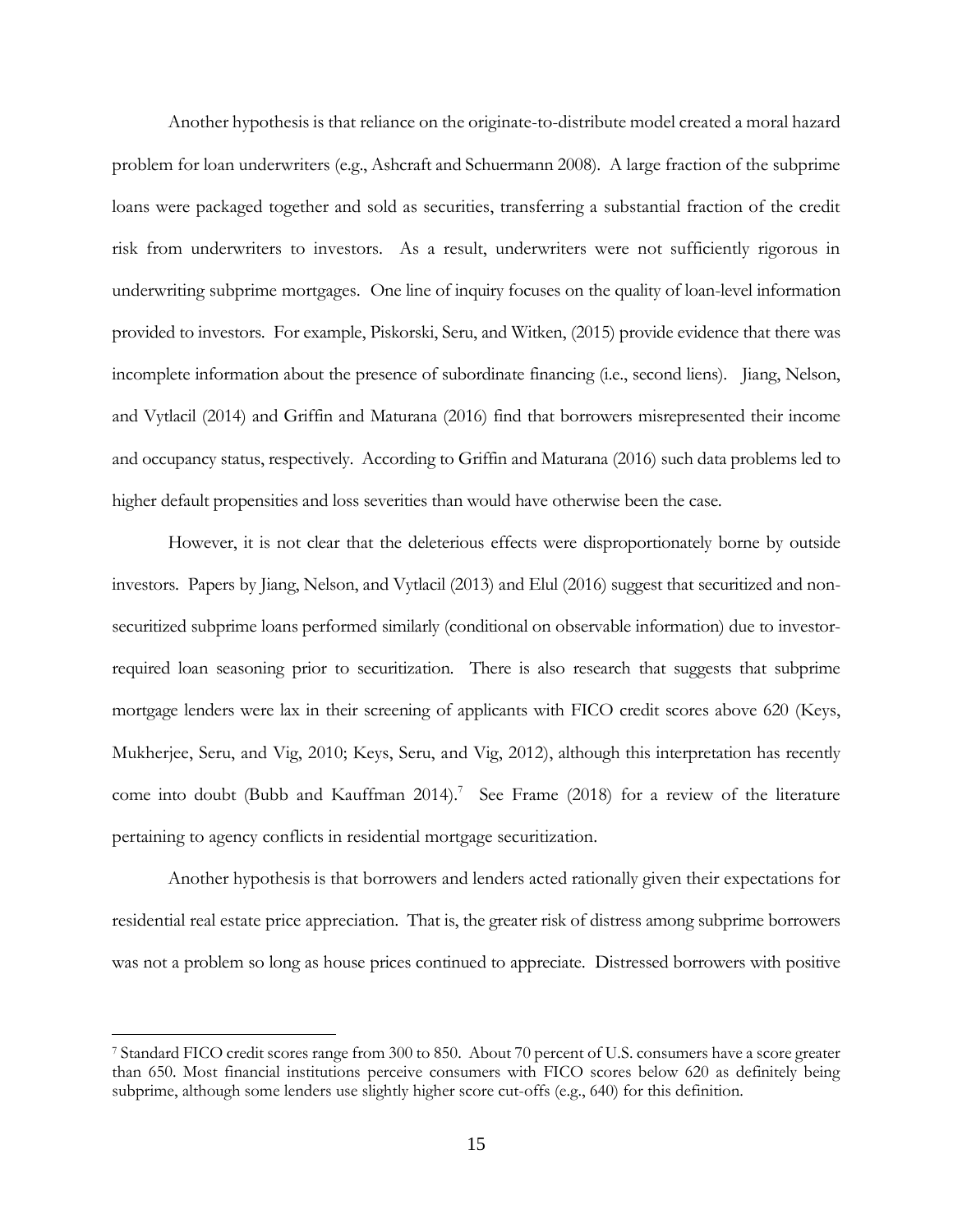equity could borrow against this equity or simply sell the home and pocket any net proceeds. Hence, negative equity (owing more than the home is worth) is a *necessary condition* for mortgage default (see, for example, Foote, Gerardi, and Willen, 2008). The problem is that the massive expansion of subprime mortgage lending in the mid-2000s was concurrent with rapid house price appreciation; and both borrowers and lenders began to form unreasonably favorable expectations about future home price growth (e.g., Brueckner, Calem, and Nakamura, 2012). Escalating prices reduced housing affordability, and an assumption of continued future price growth would have made parties more comfortable with extreme leverage as borrowers would be expected to "grow out of it" soon. In this view, the declining underwriting standards likely emanated from the recent and expected growth in home prices, which seemingly masked the heightened risk (Bhardwaj and Sengupta, 2014). Once housing prices stopped appreciating and then started declining, distressed borrowers were unable to sell or remortgage their house, leading to the observed sharp increase in delinquencies and foreclosures.

Thus, subprime lending in general has seemingly been successful at expanding credit availability to marginal borrowers. However, that success in residential mortgage lending depended to a very large degree on the factor that was ultimately its downfall: a dependence on expectations of increasing housing prices. This experience is a reminder that it often takes an economic downturn to reveal fully the weaknesses in an innovation. Whether privately financed subprime lending on a smaller scale could have been a successful product absent the boom is unclear. What is clear is that the combination of the scale and scope of the recent crisis, the findings of negligence and malfeasance, the political and legal uncertainty, and the sensitivity to housing displacement among vulnerable populations mean that private subprime mortgage lending is unlikely to return en masse anytime soon.<sup>8</sup>

# **4.2 Payment Services**

<sup>8</sup> Nevertheless, subprime borrowers continue to have broad access to mortgage finance through U.S. Government mortgage insurance programs (through the Federal Housing Administration, the Department of Veterans Affairs, and the Department of Agriculture) – and such loans have been very popular since the onset of the recent crisis.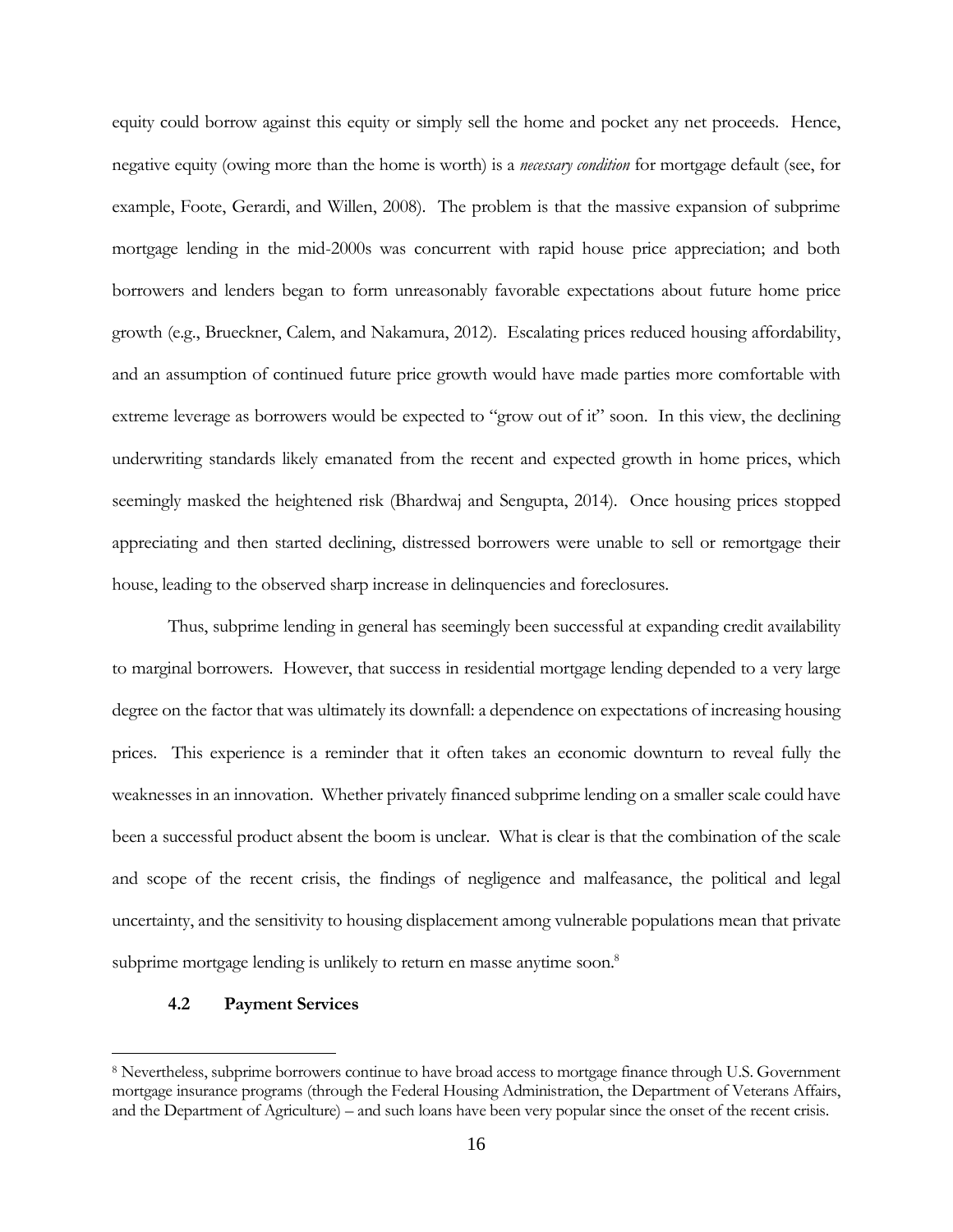Recent retail banking service innovations primarily relate to enhanced deposit account access and new methods of payment – each of which better meets consumer demands for convenience and ease. Debit cards, which bundle ATM access with the ability to make payment from a bank account at the point-of-sale, became ubiquitous in the 1990s. In the 2000s, online banking, which allows customers to monitor accounts and originate payments using "electronic bill payment," became widely used. Notably, besides improving convenience and ease, retail payment innovations may also improve access to the banking system for unbanked consumers (e.g., Gross, Hogarth, and Schmeiser, 2012; Hayashi 2016).

**Debit Cards**. Debit cards are essentially "pay-now" instruments linked to a checking account whereby transactions can happen either instantaneously using online (PIN-based) methods or in the near future with offline (signature based) methods. Consumers typically have the choice of using online or offline methods, and their selection often hinges on the respective benefits: Online debit allows the cardholder also to withdraw cash at the point-of-sale, while offline provides float. According to the U.S. Federal Reserve (2016), there were approximately 69.5 billion debit transactions in the U.S. during 2012 that totaled almost \$2.6 trillion.

Much of the research that pertains to debit cards relates to identifying the most likely users of this payment instrument. Such demand-side explorations have been conducted individually as well as jointly across multiple payment options. Stavins (2001), for example, uses data from the 1998 Survey of Consumer Finances (SCF) and finds that debit usage is positively related to educational attainment, homeownership status, marital status, business ownership, and being a white collar worker; and usage is negatively related to age and net worth. Klee (2006) extends this analysis to consider the 1995, 1998, and 2001 SCFs and reports a secular increase in adoption driven by similar demographic factors.<sup>9</sup> Additional U.S. evidence is provided by: Mantel and McHugh (2001), who use survey data from Vantis International;

<sup>9</sup> See Anguelov, Hilgert, and Hogarth (2004) for the relevant statistics that pertain to these surveys.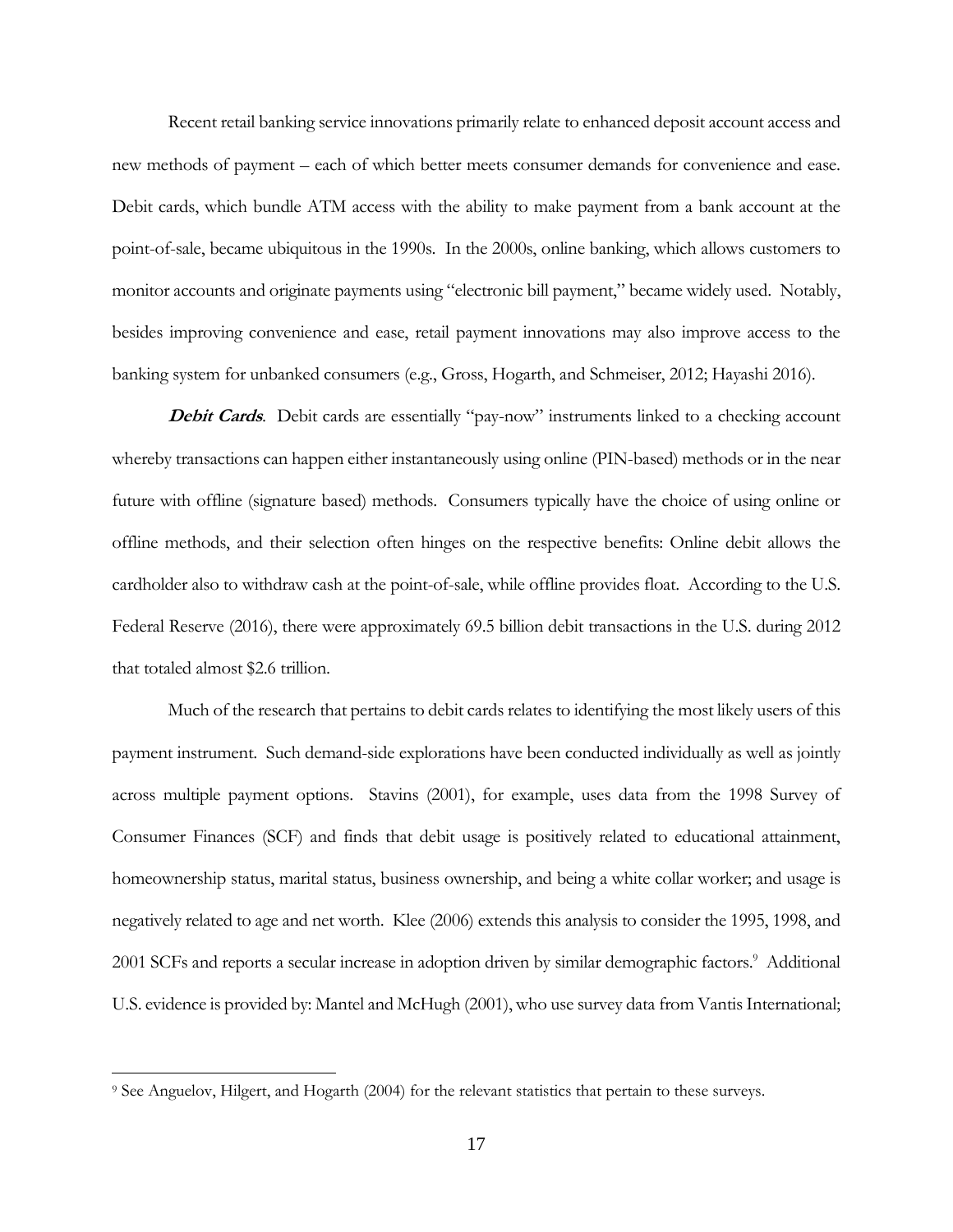Hayashi and Klee (2003), who use data from a 2001 survey conducted by Dove Consulting; Borzekowski and Kiser (2008) and Borzekowski, Kiser, and Ahmed (2008), who use 2004 data from the Michigan Surveys of Consumers; and Hayashi and Stavins (2012), who use the Boston Fed's Consumer Payment Choice surveys.

Some additional analysis by Hayashi and Klee (2003) studied the circumstances under which consumers are likely to use debit cards and found that these are more often used at grocery stores and gas stations than at restaurants. Related to this, the authors also find that debit card usage is positively related to the incidence of self-service transactions. Zinman (2009) finds that the choice of debit cards is positively related to being near credit card balance limits; and Fusaro (2013) shows that debit cards are used to pay-down credit card balances. Finally, Hayashi and Stavins (2012) provide evidence that a recent U.S. law raising the cost of debit card transactions had an especially negative effect on low credit score consumers, which tend to have lower and more volatile incomes and be less educated.

**Online Banking**. As households and firms rapidly adopted Internet access during the late 1990s, commercial banks established an online presence. According to DeYoung (2005), the first bank websites were launched in 1995; and by 2002 nearly one-half of all U.S. banks and thrifts operated transactional websites. Today virtually all U.S. commercial banks offer transactional websites.

The primary line of research that related to online banking has been aimed at understanding the determinants of bank adoption and how the technology has affected bank performance. In terms of online adoption, Furst, Lang, and Nolle (2002) found that U.S. banks were more likely to offer transactional websites if they were: larger, younger, affiliated with a holding company, located in an urban area, and had higher fixed expenses and non-interest income. Hernandez-Murillo, Llobet, and Fuentes (2010) later confirmed many of these findings using updated data, but also found that online adoption was positively related to county-level demographics (median household income, education, Internet access) and market concentration and was negatively related to additional bank characteristics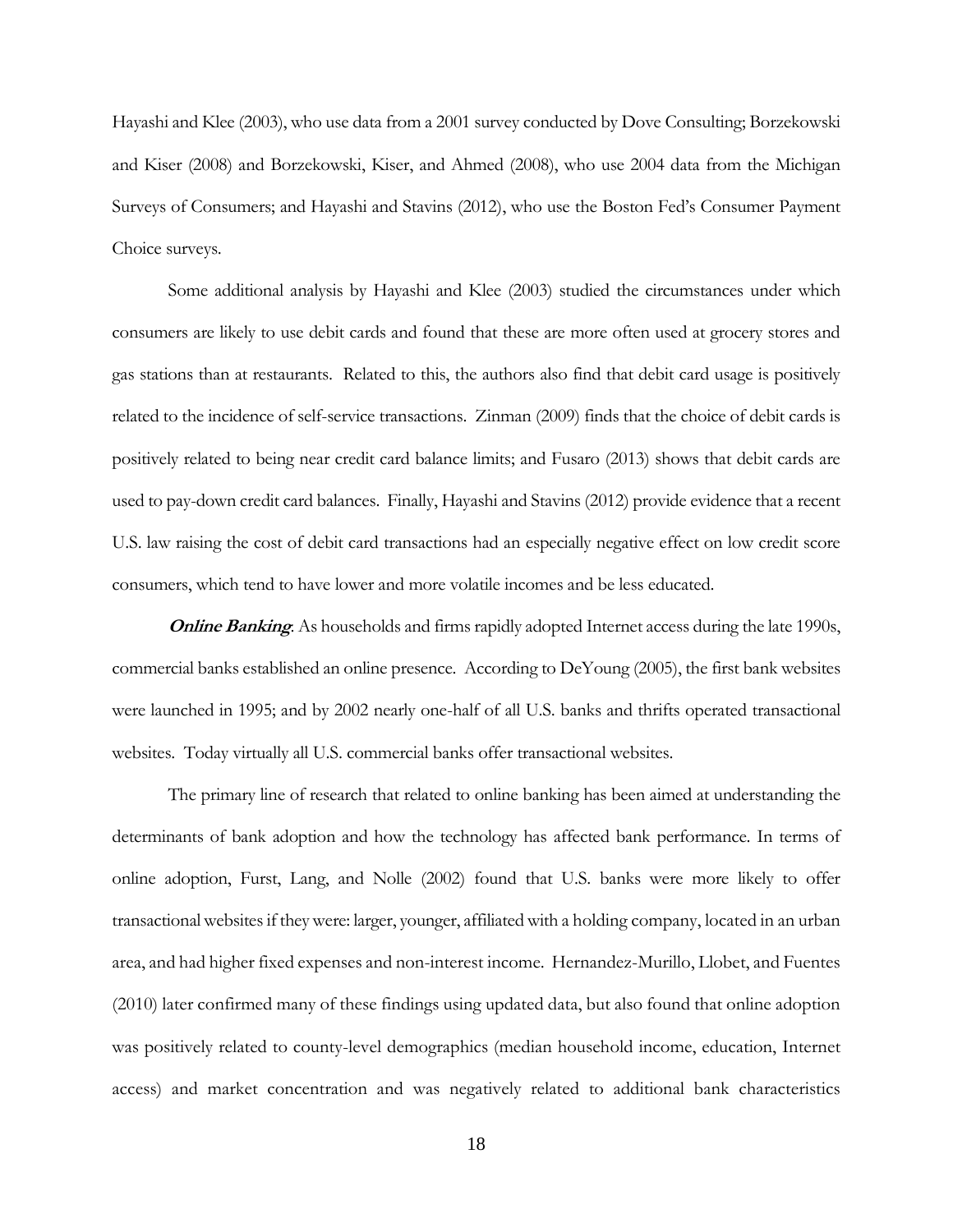(branching intensity, ratio of capital-to-total assets, and nonperforming loans). Finally, Dow (2007) analyzes data for U.S. credit unions and finds that online banking adoption is related to institution size and having a lower proportion of nonperforming loans. On the flip side, Goddard, McKillop, and Wilson (2009) find that credit unions that do not provide transactional websites are more likely to fail and/or be acquired.

With respect to online bank performance, DeYoung, Lang, and Nolle (2007) report that Internet adoption improved U.S. community bank profitability – primarily through deposit-related charges. In a related study, Hernando and Nieto (2007) find that, over time, online banking was associated with lower costs and higher profitability for a sample of Spanish banks. Both papers conclude that the Internet channel is a complement to – rather than a substitute for – physical bank branches. Additional evidence is offered by Ciciretti, Hasan, and Zazzara (2009), who also find that Italian banks that offered Internetrelated services had higher profitability (and stock returns) relative to their peers. However, a contemporaneous study of U.S. credit unions found no relationship between online banking adoption and profitability, but did find significantly higher operating expenses (Dandapani, Karels, and Lawrence, 2008).

Other studies examine the demand-side for online banking services. Mantel (2000) studies the demographic characteristics of users of electronic/online bill payment. Among other things, the author finds that electronic bill payers tend to be: older, female, higher income, and homeowners. Bauer and Hein (2006), who analyze data from the Survey of Consumer Finances, find that younger customers and those with previous experience with remote banking technologies are more likely to use online banking.

#### **4.3 Fintech Product Innovations**

Two specific applications of blockchain technology -- cryptocurrencies and initial coin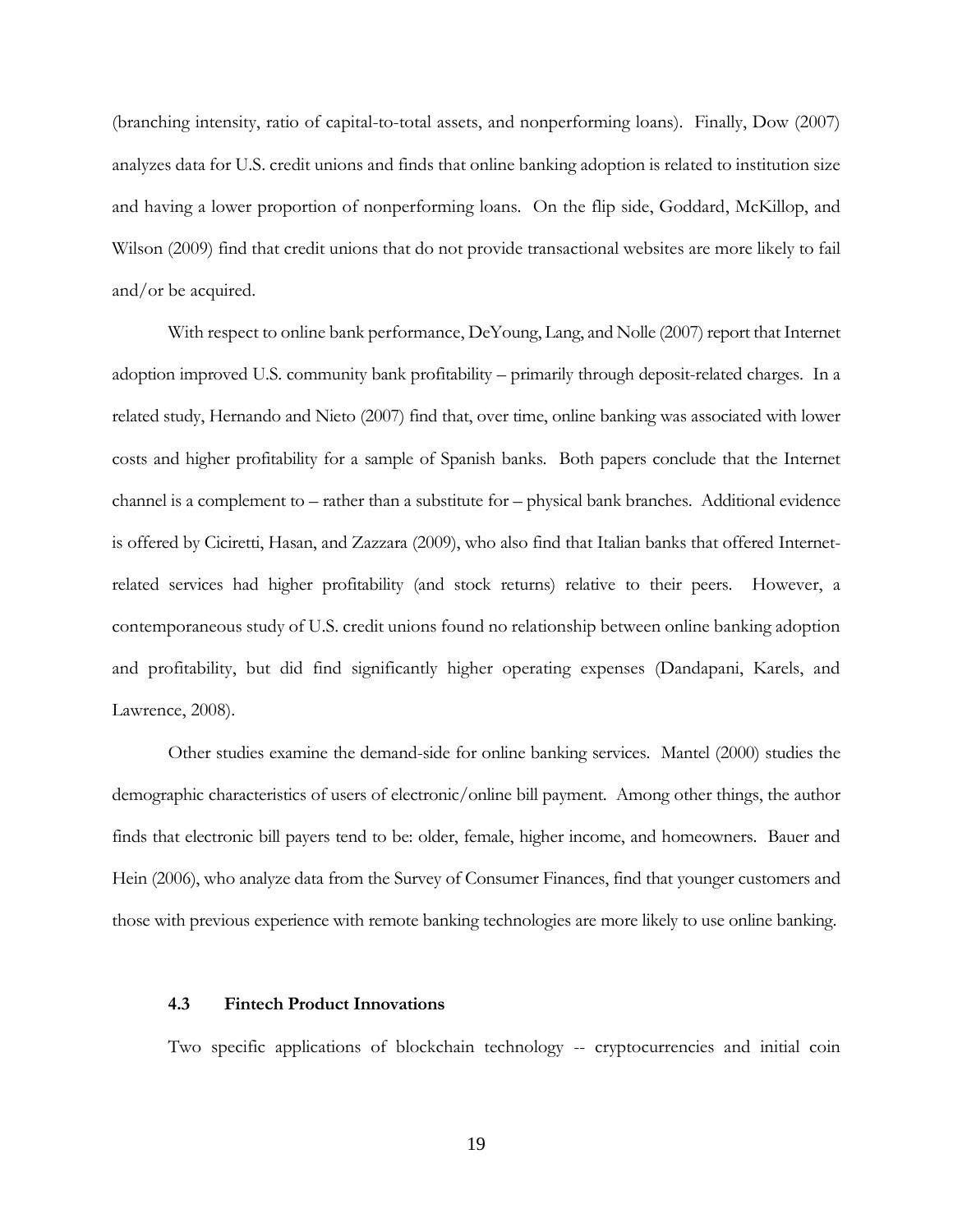offerings -- have garnered the most attention from the public and academics.<sup>10</sup> Bitcoin, the oldest and largest blockchain (by market value in July 2018), has been studied from a variety of perspectives. Huberman, Leshno, and Moallemi (2017) observe that no one owns Bitcoin and that the blockchain's protocol is "almost immutable." This raises the question of the underlying economics of the system: Specifically, what is the source of the revenue for financing Bitcoin's operations? The answer is that the equilibrium level of transactions fees and infrastructure level is set by a congestion queuing game arising from limits set by the Bitcoin protocol on the blockchain's throughput (transactions volume). Budish (2018) analyzes the economics of Bitcoin's operations in terms of the incentive of infrastructure-providers (called "miners") to rewrite the blockchain in a way that would allow them to spend the same Bitcoin twice. He notes that Bitcoin has not been subject to such a successful attack through mid-2018 but argues that this is due in part because the size of Bitcoin transactions has been small, limiting the gains from double-spending.

Bitcoin and some other cryptocurrencies are being traded against each other and against some sovereign-issued fiat currencies (such as the U.S. dollar), prompting the development of a small literature analyzing the returns and return volatility of cryptocurrencies.<sup>11</sup> However, most cryptocurrency trading takes place outside the direct supervision of securities regulators and, thus, may be more open to manipulation than are financial instruments that trade on securities and derivatives exchanges. Gandal, Hamrick, Moore, and Oberman (2018) analyze pricing data on one of the cryptocurrency exchanges, Mt. Gox, and find that prices rose an average of four percent on

<sup>&</sup>lt;sup>10</sup> A potential substitute for cryptocurrency for some uses is government-issued digital currency. Governmentissued digital currency could, but need not, use a blockchain for record keeping. See Humphrey (2018) for a discussion of government-issued digital currency.

<sup>11</sup> See Athey, Parashkevov, Sarukkai, and Xia (2016) for a theoretical model of Bitcoin pricing and some descriptive analysis of the market. A listing of major cryptocurrency exchanges -- along with some volume and price data -- may be obtained from CoinMarketCap at [https://coinmarketcap.com/exchanges/volume/24](https://coinmarketcap.com/exchanges/volume/24-hour/) [hour/.](https://coinmarketcap.com/exchanges/volume/24-hour/)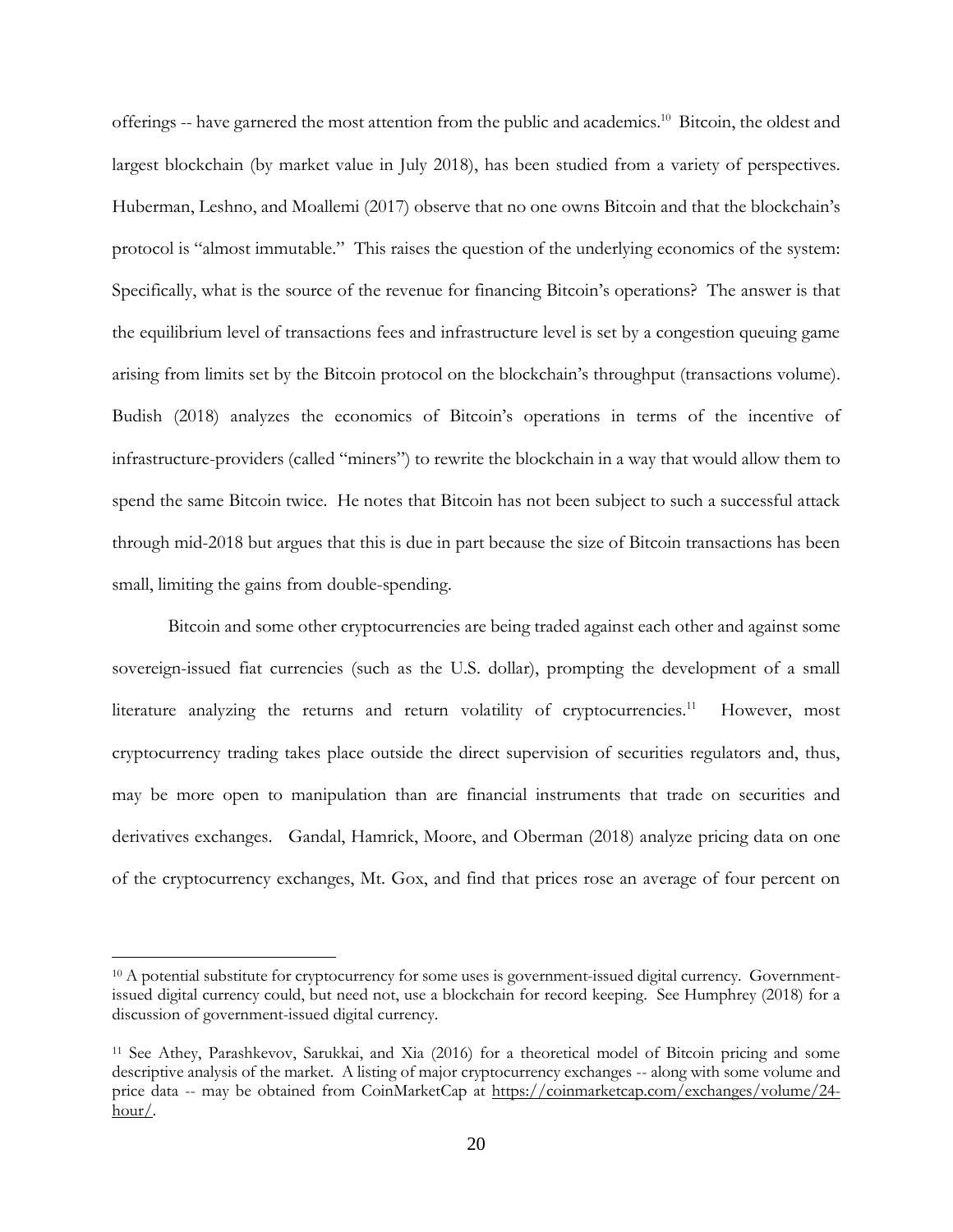days with suspicious trades but were slightly down on days without such trading. Similarly, Griffin and Shams (2018) find evidence consistent with market manipulation.

Along with cryptocurrencies, a popular use of blockchain tokens is as a vehicle for obtaining financing for start-up technology firms. Indeed, this form of financing -- called initial coin offerings  $(ICOs)$  -- provided more start-up financing than venture capitalists in June and July of 2017.<sup>12</sup> Catalini and Gans (2018) analyze ICOs where the token on sale may be redeemed for the firm's product (which is the form the tokens often take) and find that tokens may help entrepreneurs by revealing aspects of consumer demand. Howell, Niessner, and Yermack (2018) analyze post-issuance transaction data for tokens listed on CoinMarketCap and find that liquidity is greater for issuers that engage in voluntary disclosure and credibly commit to the project.

#### **5. Organizational Innovation**

 $\overline{a}$ 

New organizational forms for financial institutions have emerged in the United States and other countries over the past few decades. While some of these forms arose from regulatory developments, two related structures -- Internet-only banks and marketplace lenders -- are directly tied to technological change.

**Internet-Only Banks**. The rapid rise in Internet access and usage during the 1990s created the possibility of a new organizational form for intermediaries: the Internet-only (or Internet-primary) banks. Research by Delgado, Hernando, and Nieto (2007) reports that, as of mid-year 2002, there were some 35 Internet-only banks operating in Europe and another 20 in the U.S. In Europe, virtually all of these banks were affiliated with existing institutions, while in the U.S. they tended to be de novo operations. This may explain why U.S.-based Internet-only banks have disappeared (through acquisition, liquidation, or closure) or established a physical presence to supplement their Internet

<sup>12</sup> Kharpal (2017) documents the role of ICOs in providing more early-stage financing than did venture capitalists in the early summer of 2017. See Wall (2018a, 2018b) for an overview of the issues raised by ICOs as a funding tool for new ventures.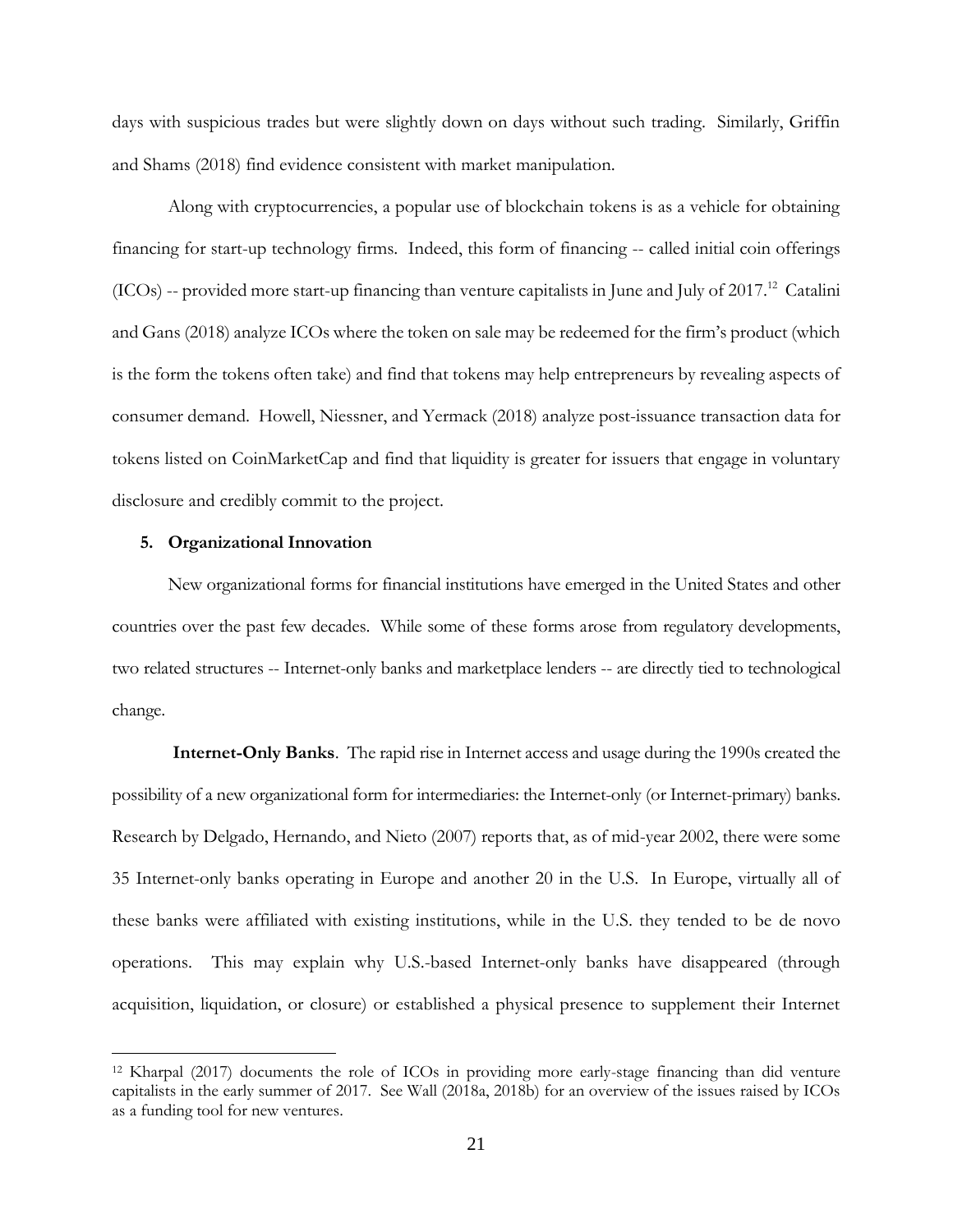base.

 $\overline{a}$ 

DeYoung (2001, 2005) finds that, as compared with conventional de novo banks, the Internet de novo banks are less profitable due to low business volumes (fewer deposits and lower non-interest income) and high labor expenditures. However, the author also reports that the financial performance gaps narrow quickly over time due to scale effects. Relatedly, Cyree, Delcoure, and Dickens (2009) find that Internet-primary banks are larger and have lower net interest margins and loan losses. Delgado, Hernando, and Nieto (2007) report that European Internet banks demonstrate technologybased scale economies.

Although Internet-only banks failed to take hold in the early 2000s, new opportunities opened for innovative organizational forms in the 2010s as a result of two developments: (a) the continuing advance of technology; and (b) the need to recover from the 2007-09 financial crisis in the U.S. and from the sovereign debt crisis in the EU that started in 2009. The introduction of the iPhone in 2007 was one marker of the continuing advancement of a broad array of technologies.<sup>13</sup> These advances allowed technology firms to enter a wide variety of commercial and financial activities, often providing superior service to that provided by incumbent firms. Moreover, while technology firms were looking for profitable opportunities to disrupt existing industries, the need to recover from the financial crisis distracted bank management and reduced the resources that banks had to invest in new technology and to make new loans. One of the most well-known sets of new online financial institutions is marketplace lenders.

**Marketplace Lenders**. Marketplace lenders, which match consumers and small firms with lenders/investors using online platforms, have been popping-up all over the world. In the United States, these lending arrangements generally work in the following way: First, borrowers apply on the

<sup>13</sup> Mobile retail payments using cellular phones is widespread in Africa, most notably in Kenya with Safaricoms' M-Pesa program. See Beck and Frame (2018) for further details and a review of the related literature.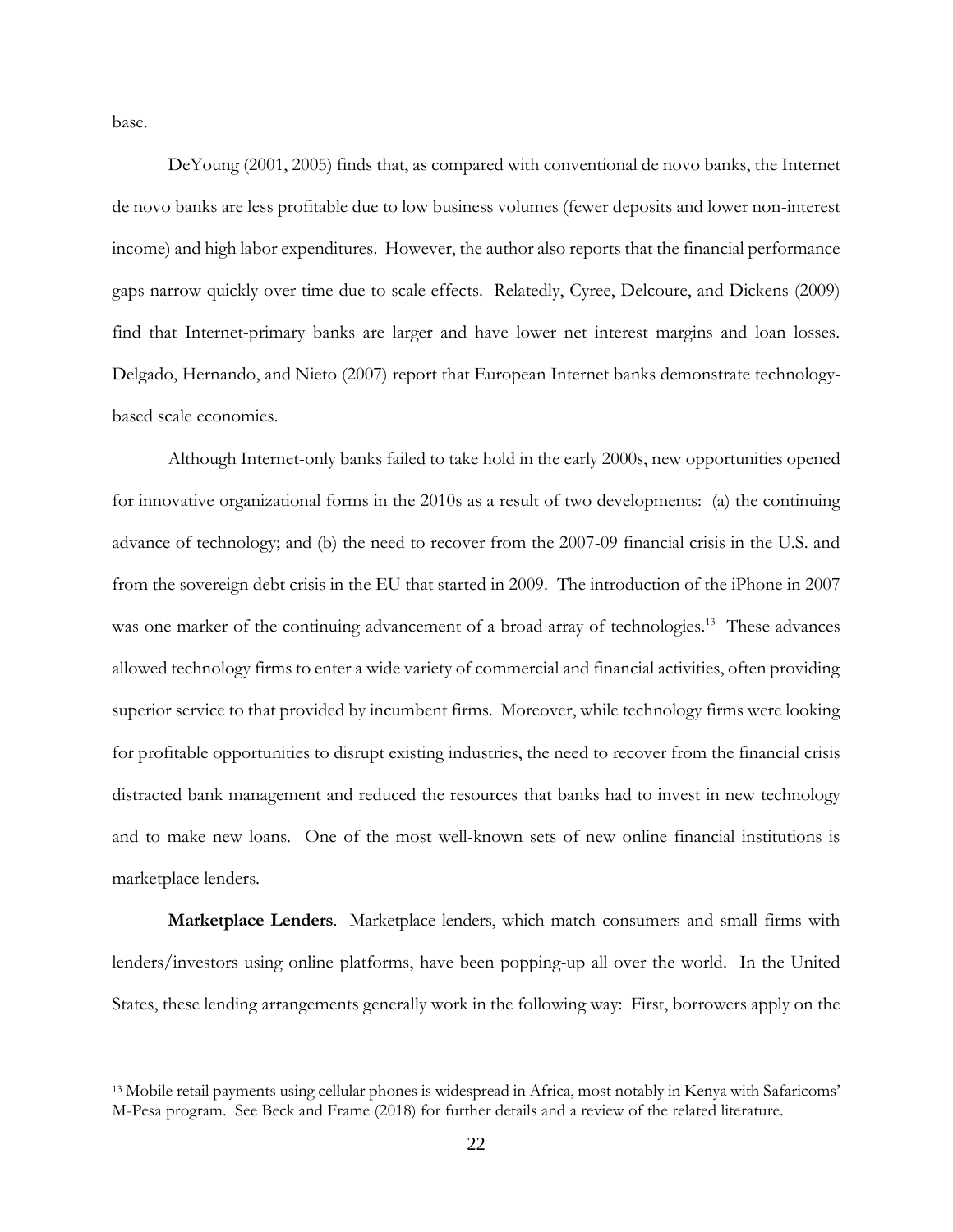platform and are subject to automated underwriting based on standard criteria (such as a credit score) plus additional information and assigned a proprietary risk rating. Second, institutional investors purchase loans in bulk from the marketplace lenders, principally based on the risk ratings.<sup>14</sup> The online marketplaces themselves generally have no direct exposure to the credit risk of the loans through their platforms, as they do not typically hold the loans or otherwise retain an interest in them or guarantee their performance.<sup>15</sup> Instead, marketplace lenders principally generate revenue from loan origination and servicing fees. Marketplace lending is growing rapidly, but it remains a very small part of the \$3.3 trillion U.S. consumer lending market.

Much of what constitutes marketplace lending is actually not new. As discussed above, for many years, larger banks and finance companies have used credit registry data, credit scores, and borrower income information as inputs for statistical models to estimate risk and price consumer loans. However, marketplace lenders appear to be increasingly supplementing their models with additional information. Jagtiani and Lemieux (2018) find that LendingClub's credit scores had an 80 percent correlation with FICO scores in 2007, but that the correlation drops about 35 percent for loans originated in 2014-15. The authors suggest that the change is likely due to a combination of LendingClub using alternative data and machine learning as the platform gains more experience with consumer lending.<sup>16</sup> In complementary research that uses information from Prosper (which is a

<sup>14</sup> While marketplace lending originally involved raising funds from individuals, the bulk of financing today is provided by institutional investors.

<sup>15</sup> For legal reasons, marketplace loans in the U.S. are actually originated on the balance sheet of a partner bank. This allows the marketplace lender to: (1) purchase the loans without needing to obtain individual state banking/lending licenses; and (2) charge interest rates that are legal in the partner bank's state but may not be legal in the borrowers' state. The partner bank holds the loan for a few days before selling it to the marketplace lender, which in turn sells them to investors.

<sup>16</sup> Berg, Burg, Gombovic, and Puri (2018) discuss the use of alternative data to improve default prediction by a German e-commerce company. The authors identify various pieces of the customers' digital footprint as aiding in prediction: access device type, operating system, access channel, allowing for location tracking, time of day, email service provider, and various customer typing conventions.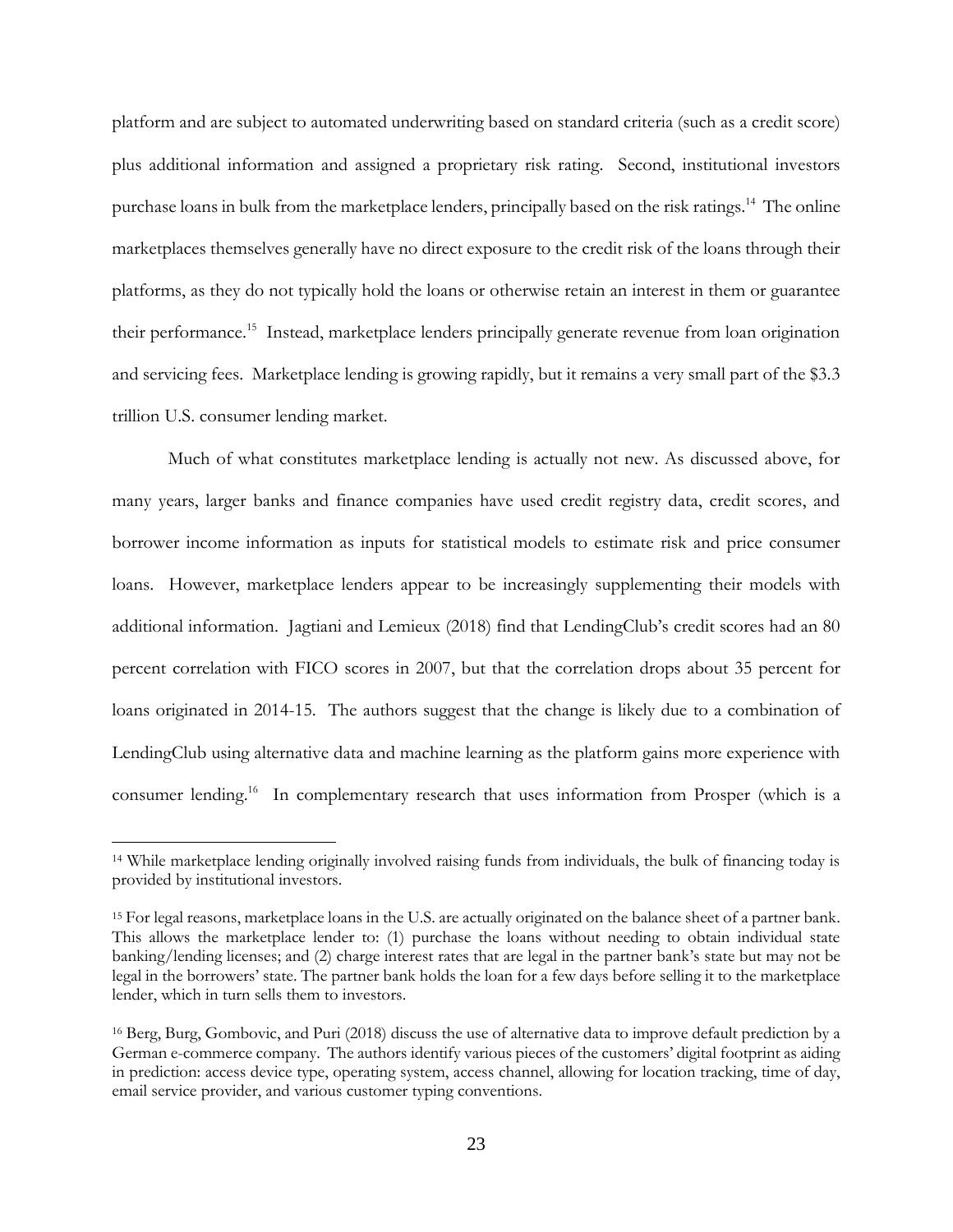prominent marketplace lender), Balyuk and Davydenko (2018) discuss that lender's use of secondary screening to identify suspicious applications and to verify automatically some borrower-provided information. The authors report that this additional screening has led to cancellation of 27 percent of the previously accepted loan applications since 2013.

Vallee and Zeng (2018) observe that, while the fintech platforms are using their own models to grade loans and determine credit spreads, informationally sophisticated investors may be able to differentiate credit quality within these ratings grades. The authors derive a model allowing for such a split in investor sophistication, which results in a trade-off for the platform in terms of the contribution of sophisticated investors in improving loan quality but also creating adverse selection for less sophisticated investors. The volume-maximizing solution for the platform is to provide intermediate levels of screening and information to investors. Consistent with their model, the authors find that loans purchased by more informationally sophisticated investors were less likely to default for the universe of investments made through Lending Robot from 2014-2017.<sup>17</sup> They also observe that one marketplace lender, LendingClub, reduced the amount of information it provided to investors and this caused a reduction in the ability of sophisticated investors to "cherry-pick" loans with lower default rates.

Beyond marketplace lenders specifically, there has been a general increase in online lending. According to Fuster, Plosser, Schnabl, and Vickery (2018), fintech mortgage lenders have increased their market share from two to eight percent between 2010 and 2016. The authors find the biggest benefit provided by fintech lenders is an average reduction in the time from application to closing of 10 days (20 percent) after controlling for borrower and loan characteristics. They also find that fintech lenders can scale up the volume of mortgages they process more readily than can other lenders.

The information technology underlying such an automated approach to underwriting is

<sup>17</sup> LendingRobot is an automated tool for investors in loans that are originated by LendingClub and Prosper.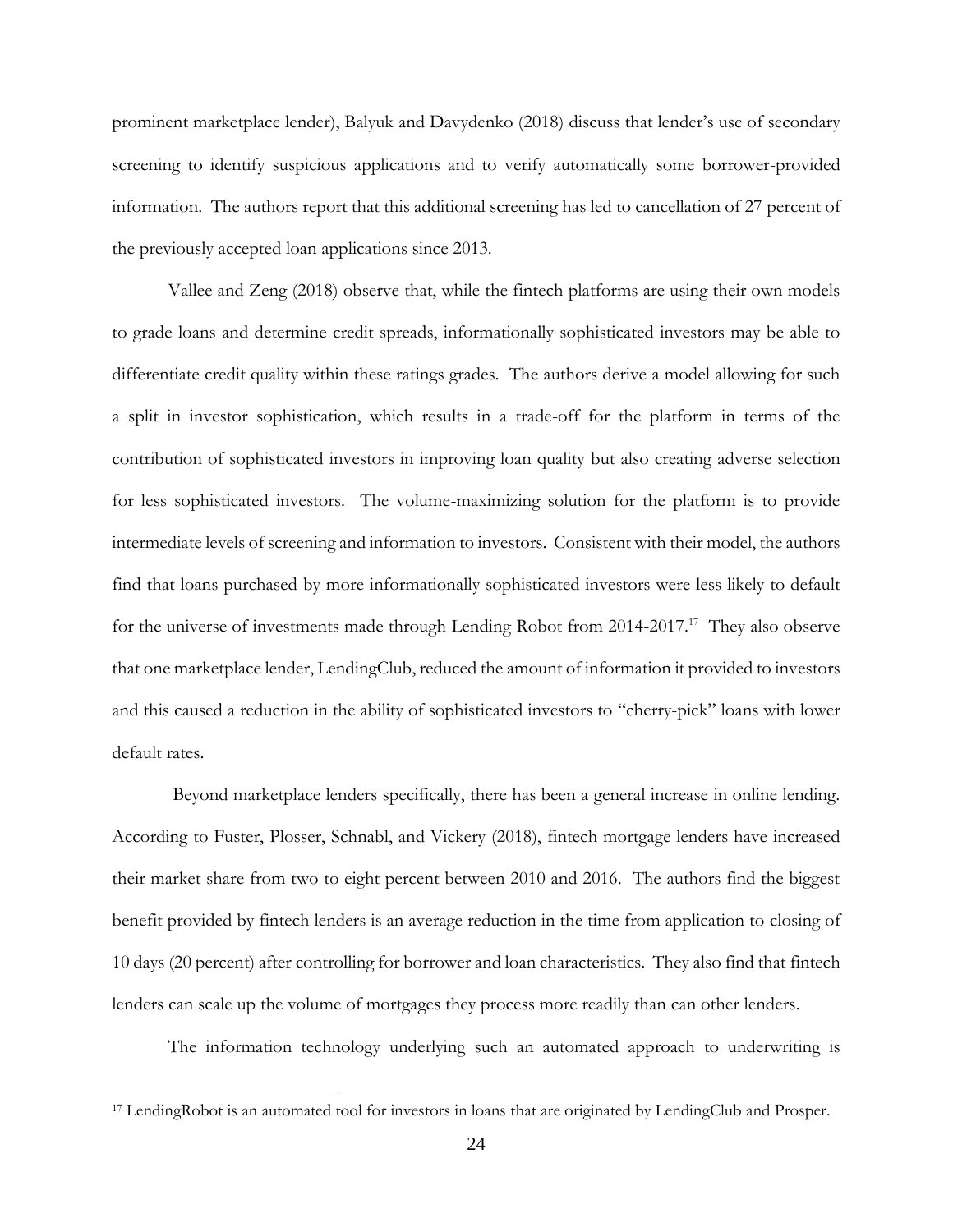subject to significant scale economies (large fixed costs and very low marginal costs), which provides strong incentives to grow large quickly. This suggests that the consolidation of the marketplace lending industry is very likely. Moreover, as marketplace lenders become more successful, they are likely to find themselves facing increased competition from incumbent consumer lenders.

# **Conclusions**

This chapter reviewed some of the more developed literatures relating technological change and financial innovation in banking over the past 30 years. In terms of process and product innovations, the empirical research record provides us with information about the characteristics of users and adopters of technology-driven financial innovations and the attendant welfare implications. Faster computing and widespread adoption of the Internet has resulted in a more efficient payment system with related product innovations quickly diffusing to a large part of the population. Technological change has also transformed consumer lending by moving from human to automated underwriting based on credit scores and other pieces of hard information. This has resulted in expanded credit availability along both intensive and extensive margins.

The recent emergence of fintech has greatly expanded interest in financial innovation as new products, services, production processes, and organizational forms are being created and deployed. Blockchain and distributed ledger technologies are currently being used for the issuance and transfer of widely distributed crypto-currencies as well as for early-stage funding for technology companies via initial coin offerings. Artificial intelligence and machine learning are being used: in lending environments for marketing and monitoring account activity, to provide low-cost advisement services, and to further improve credit decisions through the use of expanded information. This is a very exciting time to study financial innovation and the continued evolution of the banking business.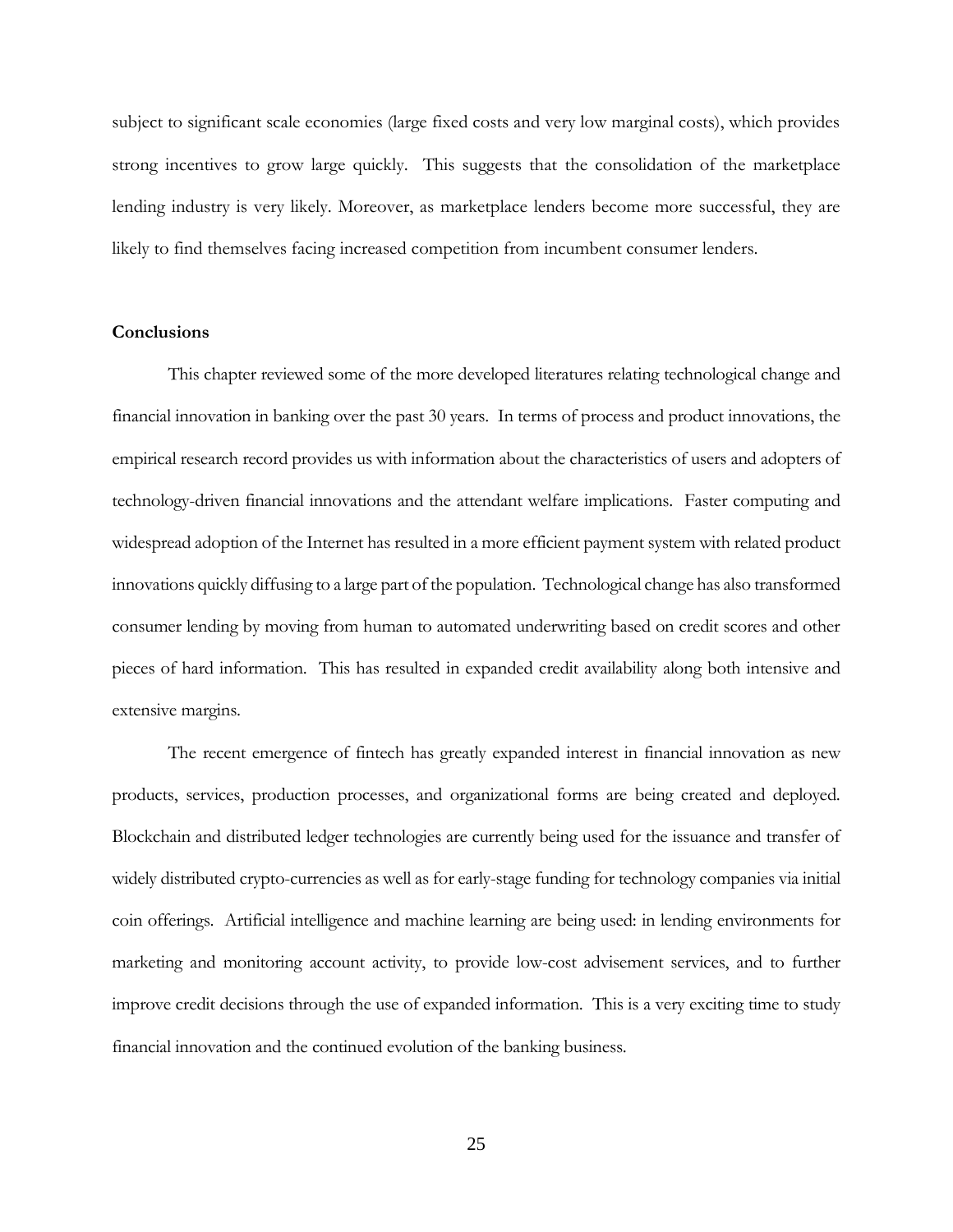# **References**

Ackerberg, D.A. and Gowrisankaran, G. (2006). Quantifying Equilibrium Network Externalities in the ACH Banking Industry, *RAND Journal of Economics* 37(3), 738-761.

Adams, W., Einav, L. and Levin, J. (2009). Liquidity Constraints and Imperfect Information in Subprime Lending, *American Economic Review* 99(1), 49-84.

Akhavein, J., Frame, W.S. and White, L.J. (2005). The Diffusion of Financial Innovations: An Examination of the Adoption of Small Business Credit Scoring by Large Banking Organizations. *Journal of Business* 78(2), 577-596.

Alan, S. and Loranth, G. (2013). Subprime Consumer Credit Demand: Evidence from a Lender's Pricing Experiment, *Review of Financial Studies* 26(9), 2353-2374.

Anguelov, C.E., Hilgert, M.A. and Hogarth, J.M. (2004). U.S. Consumers and Electronic Banking: 1995-2003, *Federal Reserve Bulletin* 90(1), 1-18.

Arestis, P., Demetriades, P.O., Luintel, K.B. (2001). Financial Development and Economic Growth: The Role of Stock Markets, *Journal of Money, Credit, and Banking* 33, 16–41.

Ashcraft, A. and Schuermann, T. (2008). Understanding the Securitization of Subprime Mortgage Credit, Federal Reserve Bank of New York Staff Report no. 318, March.

Athey, S., Parashkevov, I., Sarukkai, V. and Xia, J. (2016). Bitcoin Pricing, Adoption, and Usage: Theory and Evidence. Stanford Working Paper, available at: https://www.gsb.stanford.edu/gsbcmis/gsb-cmis-download-auth/423411

Ausubel, L.M. (1991). The Failure of Competition in the Credit Card Market, *American Economic Review* 81(1), 50-81.

Balyuk, T. and Davydenko, S. (2018). Reintermediation in FinTech: Evidence from Online Lending, Available at SSRN: https://papers.ssrn.com/sol3/papers.cfm?abstract\_id=3189236

Bauer, K. and Hein, S. (2006). The Effect of Heterogeneous Risk on the Early Adoption of Internet Banking Technologies, *Journal of Banking and Finance* 20, 1713-1725.

Bauer, P.W. and Ferrier, G.D. (1996). Scale Economies, Cost Efficiencies, and Technological Change in Federal Reserve Payment Processing, *Journal of Money, Credit, and Banking* 28(4), 1004-1039.

Bauer, P.W. and Hancock, D. (1995). Scale Economies and Technological Change in Federal Reserve ACH Payment Processing, *Economic Review*, Federal Reserve Bank of Cleveland, Third Quarter, 14-29.

Beck, T., Chen, T., Lin, C., and Song, F.M. (2016). Financial Innovation: The Bright and the Dark Sides, *Journal of Banking and Finance* 72, 28-51.

Beck, T. and Frame, W.S. (2018) Technological Change, Financial Innovation, and Economic Development, in *Handbook of Finance and Development* edited by T. Beck and R. Levine. Cheltenham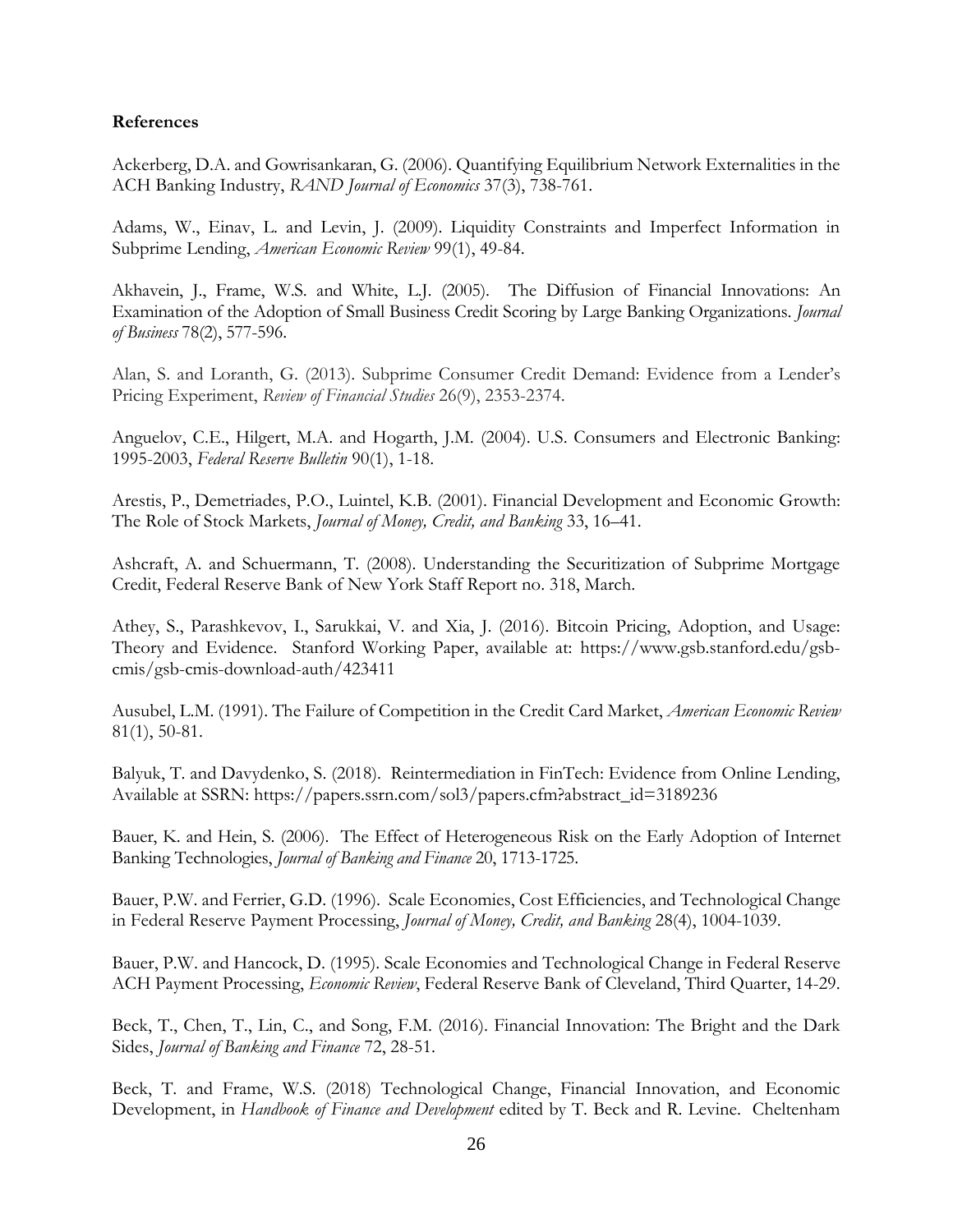UK: Edward Elgar.

Beck, T. and Levine, R. (2004). Stock Markets, Banks, and Growth: Panel Evidence, *Journal of Banking and Finance* 28, 423-442.

Beck, T., Levine, R., and Loayza, N. (2000). Finance and the Sources of Growth, *Journal of Financial Economics* 58*,* 261-300.

Berger, A.N. (2003). The Economic Effects of Technological Progress: Evidence from the Banking Industry, *[Journal of Money, Credit and Banking](http://www.jstor.org/action/showPublication?journalCode=jmonecredbank)* 35, 141-176.

Berger, A.N., Cowan, A. and Frame, W.S. (2007). The Surprising Use of Credit Scoring in Small Business Lending by Community Banks and the Attendant Effects on Credit Availability, Risk, and Profitability, *Journal of Financial Services Research* 39, 1-17.

Berger, A.N., Espinosa-Vega, M., Frame, W.S. and Miller, N. (2005). Debt Maturity, Risk, and Asymmetric Information, *Journal of Finance* 60(6), 2895-2923.

Berger, A.N., Espinosa-Vega, M., Frame, W.S. and Miller, N. (2011). Why Do Borrowers Pledge Collateral? New Empirical Evidence on the Role of Asymmetric Information, *Journal of Financial Intermediation* 20, 55-70.

Berger, A.N., Frame, W.S. and Miller, N. (2005). Credit Scoring and the Availability, Price, and Risk of Small Business Credit, *Journal of Money, Credit, and Banking* 37(2), 191-222.

Berger, A.N. and Udell, G.F. (2006). A More Complete Conceptual Framework for SME Finance, *Journal of Banking and Finance* 30(11), 2945-2966.

Bhardwaj, G. and Sengupta, R. (2014). Subprime Cohorts and Loan Performance, *Journal of Banking and Finance* 41(2), 236-252.

Borzekowski, R. and Kiser, E. (2008). The Choice at the Checkout: Quantifying Demand across Payment Instruments, *International Journal of Industrial Organization* 26(4), 889-902.

Borzekowski, R., Kiser, E., and Ahmed, S. (2008). Consumers' Use of Debit Cards: Patterns, Preferences, and Price Response, *Journal of Money, Credit, and Banking* 40(1), 149-172.

Brueckner, J., Calem, P., and Nakamura, L. (2012). Subprime Mortgages and the Housing Bubble, *Journal of Urban Economics* 71, 230-243.

Bubb, R. and Kaufman, A. (2014). Securitization and Moral Hazard: Evidence from Credit Score Cutoff Rules, *Journal of Monetary Economics* 63, 1-18.

Budish, E. (2018). The Economic Limits of Bitcoin and the Blockchain. National Bureau of Economic Research Paper Number 24717.

Berg, T., Burg, V., Gombovic, A., and Puri, M. (2018). On the Rise of FinTechs – Credit Scoring using Digital Footprints. Available at SSRN: https://papers.ssrn.com/sol3/papers.cfm?abstract\_id=3163781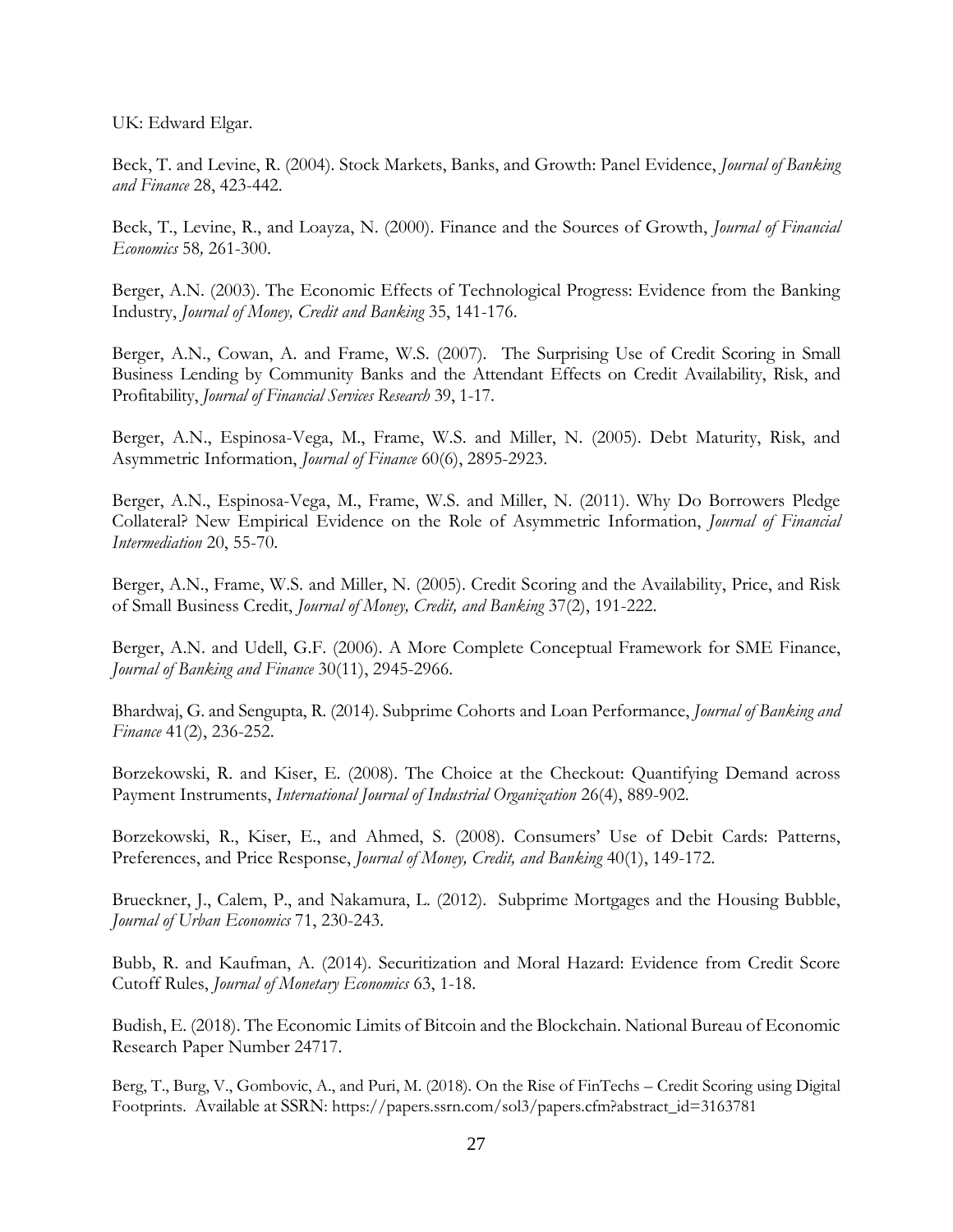Campbell, Tim S. (1988). *Money and Capital Markets*. Glenview, IL: Scott, Foresman.

Catalini, C. and Gans, J.S. (2018). Initial Coin Offerings and the Value of Crypto Tokens. Available at SSRN: https://ssrn.com/abstract=3137213 or [http://dx.doi.org/10.2139/ssrn.3137213.](http://dx.doi.org/10.2139/ssrn.3137213)

Catalini, C. and Gans, J.S. (2017). Some Simple Economics of the Blockchain. Available at SSRN: https://ssrn.com/abstract=2874598 or http://dx.doi.org/10.2139/ssrn.2874598.

Ciciretti, R., Hasan, I. and Zazzara, C. (2007). Do Internet Activities Add Value? Evidence from Traditional Banks, *Journal of Financial Services Research* 35(1), 81-98.

Cong, L.W. and He, Z. (2018). Blockchain Disruption and Smart Contracts. NBER Working Paper No. w24399. Available at SSRN: [https://ssrn.com/abstract=3138382.](https://ssrn.com/abstract=3138382)

Cyree, K.B., N. Delcoure, and R. Dickens. (2009). An Examination of the Performance and Prospects for the Future of Internet-primary Banks, *Journal of Economics and Finance* 33(2), 128-147.

Dandapani, K., Karels, G.V., and Lawrence E.R. (2008). Internet Banking Services and Credit Union Performance, *Managerial Finance* 34(6), 437-446.

Delgado, J., Hernando, I, and Nieto, M.J. (2007). Do European Primarily Internet Banks Show Scale and Experience Efficiencies?, *European Financial Management* 13(4), 643-671.

DeYoung, R. (2001). The Financial Performance of Pure Play Internet Banks, *Economic Perspectives*, Federal Reserve Bank of Chicago, 25, 60-75.

DeYoung, R. (2005). The Performance of Internet-Based Business Models: Evidence from the Banking Industry, *Journal of Business* 78(3), 893-947.

DeYoung, R., Lang, W.W. and Nolle, D.L. (2007). How the Internet Affects Output and Performance at Community Banks, *Journal of Banking and Finance* 31(4), 1033-1060.

DeYoung, R., Frame, W.S., Glennon, D. and Nigro, P. (2011). The Information Revolution and Small Business Lending: The Missing Evidence*, Journal of Financial Services Research* 39, 19-33.

Dow, J.P. (2007). The Adoption of Web Banking at Credit Unions, *Quarterly Review of Economics and Finance* 47, 435-448.

Einav, L., Jenkins, M., and Levin, J. (2012). Contract Pricing in Consumer Credit Markets, *Econometrica* 80(4), 1387-1432.

Elul, R. (2016). Securitization and Mortgage Default, *Journal of Financial Services Research* 49(2), 281-309.

Foote, C.L, Gerardi, K. and Willen, P. (2008). Negative Equity and Foreclosure: Theory and Evidence, *Journal of Urban Economics* 64(2), 234-245.

Fracassi, C., Germaise, M., Kogan, S., and Natividad, G. (2016). Business Microloans for U.S.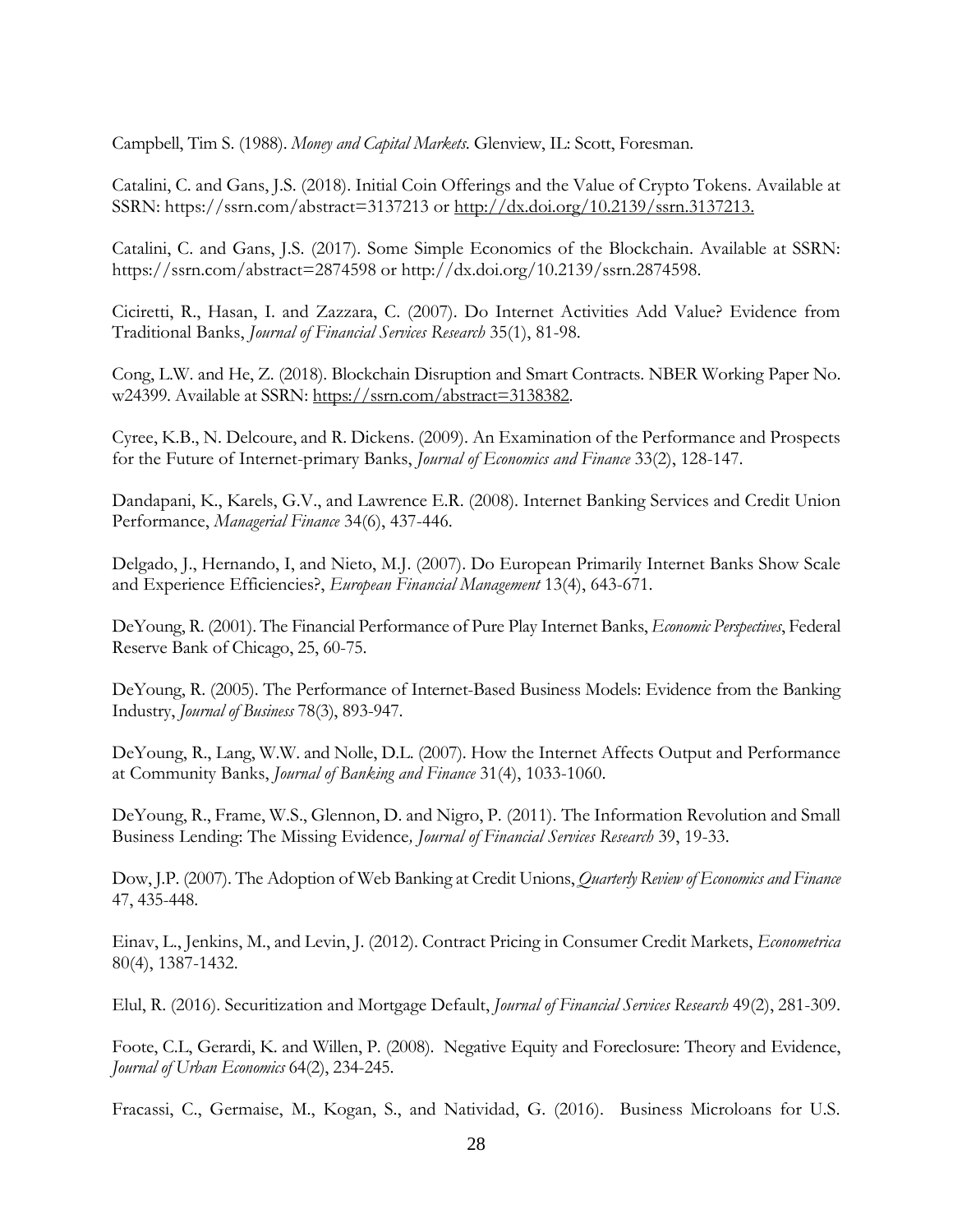Subprime Borrowers, *Journal of Financial and Quantitative Analysis* 51(1), 55-83.

Frame, W.S. (2018). Agency Conflicts in Residential Mortgage Securitization: What Does the Empirical Literature Tell Us? *Journal of Financial Research* 41(2), 237-251.

Frame, W.S., Padhi, M. and Woolsey, L. (2004). The Effect of Credit Scoring on Small Business Lending in Low- and Moderate Income Areas, *Financial Review* 39(1), 35-54.

Frame, W.S., Srinivasan, A. and Woosley, L. (2001). The Effect of Credit Scoring on Small Business Lending, *Journal of Money, Credit, and Banking* 33(3), 813-825.

Frame, W.S. and White, L.J. (2004). Empirical Studies of Financial Innovation: Lots of Talk, Little Action? *Journal of Economic Literature* 42(1), 116-144.

Furst, K., Lang, W. and Nolle, D. (2002). Internet Banking, *Journal of Financial Services Research* 22(1/2), 95- 117.

Fuster, A., Plosser, M., Schnabl, P., and Vickery, J. (2018), The Role of Technology in Mortgage Lending, Federal Reserve Bank of New York Staff Report No. 836.

Fusaro, M. (2013). Why do People Use Debit Cards: Evidence from Checking Accounts?" *Economic Inquiry* 51(4), 1986-2001.

Gandal, N., Hamrick, J. T., Moore, T., and Oberman, T. (2018). Price Manipulation in the Bitcoin Ecosystem, *Journal of Monetary Economics 95*, 86-96.

Gennaioli, N., Shleifer, A., and Vishny, R. (2012), Neglected Risks, Financial Innovation, and Financial Fragility, *Journal of Financial Economics* 104, 452-468.

Gerardi, K., Lehnert, A., Sherlund, S.M., and Willen, P. (2008). Making Sense of the Subprime Mortgage Crisis, *Brookings Papers on Economic Activity* Fall, 69-159.

Goddard, J. McKillop, D. and Wilson, J.O.S. (2009), Which Credit Unions Are Acquired?' *Journal of Financial Services Research*, 36, 231-252

Gowrisankaran, G. and Stavins, J. (2004). Network Externalities and Technology Adoption: Lessons from Electronic Payments, *RAND Journal of Economics* 35(2), 260-276.

Griffin, J. and Maturana, G. (2016). Did Dubious Mortgage Origination Practices Distort House Prices? *Review of Financial Studies* 29, 1671-1708.

Griffin, J. M. and Shams, A. (2018). Is Bitcoin Really Un-Tethered? Available at SSRN: <https://ssrn.com/abstract=3195066> or [http://dx.doi.org/10.2139/ssrn.3195066.](https://dx.doi.org/10.2139/ssrn.3195066)

Gross, M., Hogarth, J., and Schmeiser, M. (2012). Use of Financial Services by the Unbanked and Underbanked and the Potential for Mobile Financial Services Adoption, *Federal Reserve Bulletin* 98(4), 1- 20.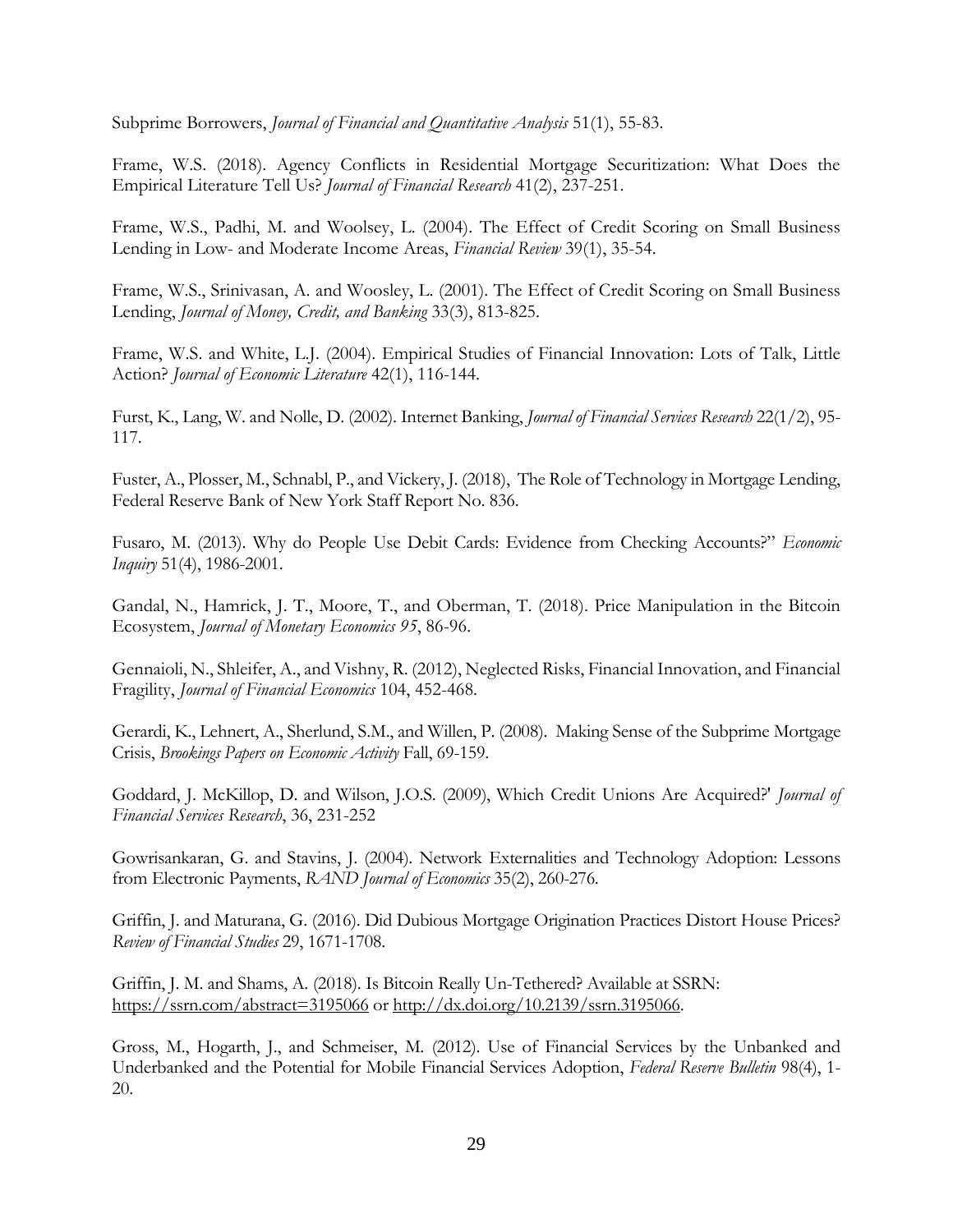Hayashi, F. (2016). Access to Electronic Payments Systems by Unbanked Consumers, Federal Reserve Bank of Kansas City *Economic Review*, Third Quarter, 5-30.

Hayashi, F. and Klee, E. (2003). Technology Adoption and Consumer Payments: Evidence from Survey Data, *Review of Network Economics* 2(2), 175-190.

Hayashi, F. and Stavins, J. (2012). Effects of Credit Scores on Consumer Payments Choice, Federal Reserve Bank of Kansas City Working Paper 2012-13.

Henderson, B. J. and Pearson, N. D. (2011). The Dark Side of Financial Innovation: A Case Study of the Pricing of a Retail Financial Product, *Journal of Financial Economics* 100, 227-47.

Hernández-Murillo, R., Llobet, G., and Fuentes, R. (2010). Strategic Online Banking Adoption, *Journal of Banking and Finance* 34(7), 650-1663.

Hernando, I. and Nieto, M.J. (2007). Is the Internet Delivery Channel Changing Banks' Performance? The Case of Spanish Banks, *Journal of Banking and Finance* 31(4), 1083-1099.

Higgins, E.J. and Mason, J.R. (2004). What is the Value of Recourse to Asset-backed Securities? A Clinical Study of Credit Card Banks, *Journal of Banking and Finance* 28(4), 875-899.

Howell, S. Niessner, M., and Yermack, D. (2018). Initial Coin Offerings: Financing Growth with Cryptocurrency Token Sales, NBER Working Paper No. 24774.

Huberman, G., Leshno, J., and Moallemi, C.C. (2017). Monopoly without a Monopolist: An Economic Analysis of the Bitcoin Payment System. Available at SSRN: https://ssrn.com/abstract=3025604 or [http://dx.doi.org/10.2139/ssrn.3025604.](http://dx.doi.org/10.2139/ssrn.3025604)

Humphrey, D. (2018). Payments. This Book.

Jagtiani, J. and Lemieux, C. (2018). The Roles of Alternative Data and Machine Learning in Fintech Lending: Evidence from the Lending Club Consumer Platform. Federal Reserve Bank of Philadelphia Working Paper No. 18-15.

Jiang, W., Nelson, A., and Vytlacil, E. (2014). Liar's Loan? Effects of Origination Channel and Information Falsification on Mortgage Delinquency, *Review of Economics and Statistics* 96(1), 1-18.

Jiang, W., Nelson, A., and Vytlacil, E. (2013). Securitization and Loan Performance: Ex Ante and Ex Post Relations in the Mortgage Market, *Review of Financial Studies* 27(2), 454-483.

Keys, B., Seru, A., and Vig, V. (2012). Lender Screening and the Role of Securitization: Evidence from the Prime and Subprime Mortgage Markets, *Review of Financial Studies* 25(7), 2071-2108.

Keys, B., Mukherjee, T., Seru, A., and Vig, V. (2010). Did Securitization Lead to Lax Screening? Evidence from Subprime Loans, *Quarterly Journal of Economics* 125(1), 307-362.

Kharpal, A. (2017). "Initial coin offerings have raised \$1.2 billion and now surpass early stage VC funding" CNBC (August 9). Available at [https://www.cnbc.com/2017/08/09/initial-coin-offerings-](https://www.cnbc.com/2017/08/09/initial-coin-offerings-surpass-early-stage-venture-capital-funding.html)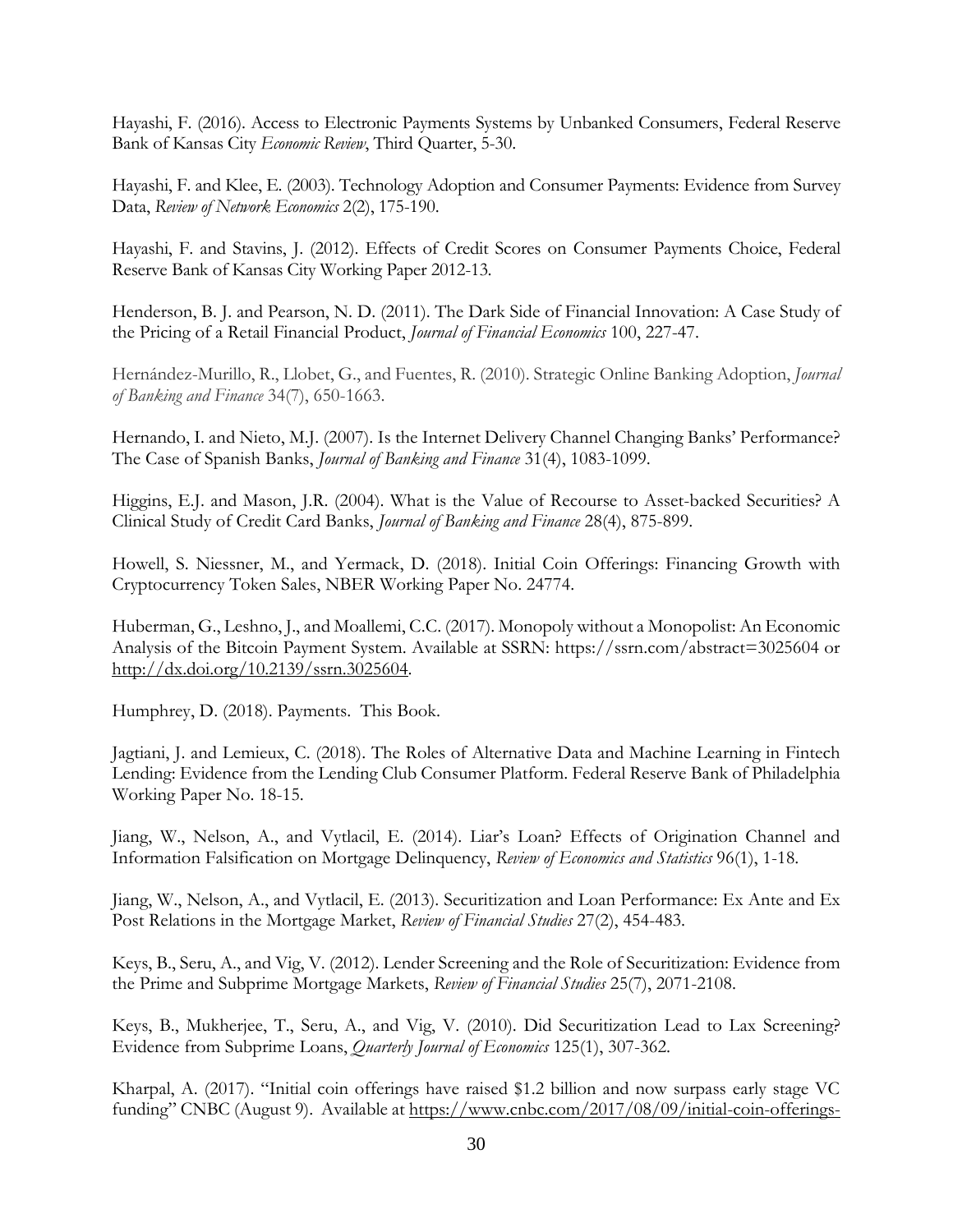[surpass-early-stage-venture-capital-funding.html.](https://www.cnbc.com/2017/08/09/initial-coin-offerings-surpass-early-stage-venture-capital-funding.html)

Klee, E. (2006). Families' use of payment instruments during a decade of change in the U.S. payment system, Federal Reserve Board, Finance and Economics Discussion Series, #2006-01.

Krugman, P.R. (2007). Innovating our way to financial crisis. *New York Times*, December 3, 2007; available at http://www.nytimes.com/2007/12/03/opinion/03krugman.html?\_r=0.

Lerner, J. and Tufano, P. (2011). The Consequences of Financial Innovation: A Counterfactual Research Agenda. NBER Working Paper No. 16780; available at: http://www.nber.org/papers/w16780.pdf.

Levine, R., (1999). Law, Finance, and Economic Growth, *Journal of Financial Intermediation* 8, 36–67.

Levine, R., (1998). The Legal Environment, Banks, and Long-run Economic Growth, *Journal of Money, Credit, and Banking* 30, 596–613.

Levine, R. (1997). Financial Development and Economic Growth: Views and Agenda, *Journal of Economic Literature* 35(2), 688-726.

Levine, R., Loayza, N., Beck, T. (2000). Financial Intermediation and Growth: Causality and Causes, *Journal of Monetary Economics* 46, 31–77.

Levine, R., Zervos, S. (1998). Stock Markets, Banks, and Economic Growth, *American Economic Review* 88, 537–558.

Mantel, B. (2000). Why do Consumers Pay Bills Electronically? An Empirical Analysis, *Economic Perspectives*, Federal Reserve Bank of Chicago, Fourth Quarter, 32-47.

Mantel, B. and McHugh, T. (2001). Competition and Innovation in the Consumer E-payments Market? Considering Demand, Supply, and Public Policy Issues, Federal Reserve Bank of Chicago, Emerging Payments Occasional Working Paper #EPS-2001-4.

Mayer, C., Pence, K., and Sherlund, S. (2009). The Rise in Mortgage Defaults, *Journal of Economic Perspectives* 23(1), 27-50.

Mayer, C., Piskorski, T., and Tchistyi, A. (2013). The Inefficiency of Refinancing: Why Prepayment Penalties are Good for Risky Borrowers, *Journal of Financial Economics* 107: 694-719.

Merton, R.C. (1992). Financial Innovation and Economic Performance, *Journal of Applied Corporate Finance* 4(4), 12-22.

Merton, R.C. (1995). Financial Innovation and the Management and Regulation of Financial Institutions, *Journal of Banking and Finance* 19(3-4), 461-81.

Miller, M.H. (1986). Financial Innovation: The Last Twenty Years and the Next, *Journal of Financial and Quantitative Analysis* 21(4), 459-71.

Miller, M.H. (1992). Financial Innovation: Achievements and Prospects, *Journal of Applied Corporate Finance*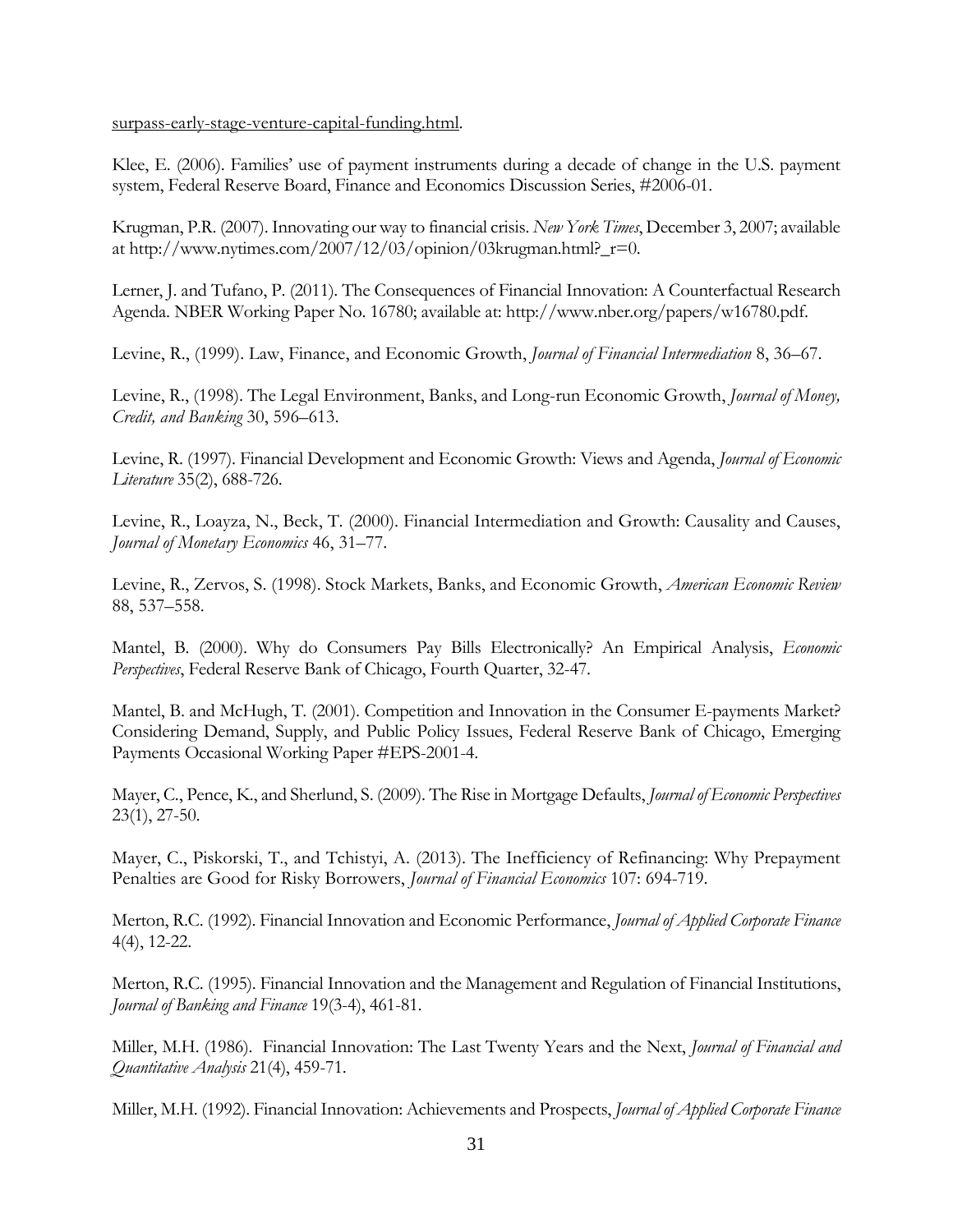4(4), 4-12.

Nakamoto, S. (2008). Bitcoin: A Peer-to-Peer Electronic Cash System, Available at [https://bitcoin.org/bitcoin.pdf.](https://bitcoin.org/bitcoin.pdf)

Piskorski, T., Seru, A., and Witken, J. (2015). Asset Quality Misrepresentation by Financial Intermediaries: Evidence from the RMBS Market, *Journal of Finance* 70, 2635-78.

Piskorski, T. and Tchistyi, A. (2011). Stochastic House Appreciation and Optimal Mortgage Lending, *Review of Financial Studies* 24(5), 1407-1446.

Piskorski, T. and Tchistyi, A. (2010). Optimal Mortgage Design, *Review of Financial Studies* 23(8), 3098- 3140.

Stavins, J. (2001). Effect of Consumer Characteristics on the Use of Payment Instruments, *New England Economic Review*, Federal Reserve Bank of Boston, 2001(3), 19-31.

Stavins, J. and Bauer, P.W. (1999). The Effect of Pricing on Demand and Revenue in Federal Reserve ACH Payment Processing, *Journal of Financial Services Research* 16(1), 27-45.

Thakor, A. (2012). Incentives to Innovate and Financial Crises, *Journal of Financial Economics* 103(1), 130-148.

Tufano, P. (2003). Financial Innovation, in *Handbook of the Economics of Finance: Volume 1A Corporate Finance*. G.M. Constantinides, M. Harris, and R. Stulz, eds. Amsterdam: North Holland, 307-335.

U.S. Federal Reserve (2016). *Federal Reserve Payments Study*. Available at: [https://www.federalreserve.gov/newsevents/press/other/2016-payments-study-20161222.pdf.](https://www.federalreserve.gov/newsevents/press/other/2016-payments-study-20161222.pdf)

Vallee, B. and Zeng, Y. (2018). Marketplace Lending: A New Banking Paradigm?. Available at SSRN: https://ssrn.com/abstract=3102984 or http://dx.doi.org/10.2139/ssrn.3102984

Van Horne, J.C. (1985). Of Financial Innovations and Excesses, *Journal of Finance* 40(3), 621-36.

Volcker, P.A. (2009). Paul Volcker: Think More Boldly. *Wall Street Journal*, December 14, 2009; available at [http://online.wsj.com/article/SB10001424052748704825504574586330960597134.html.](http://online.wsj.com/article/SB10001424052748704825504574586330960597134.html)

Wall, L.D. (2018a). The Initial Coin Offerings Market (Part 1), *Notes from the Vault*, Federal Reserve Bank of Atlanta (March). Available at [https://www.frbatlanta.org/cenfis/publications/notesfromthevault/03](https://www.frbatlanta.org/cenfis/publications/notesfromthevault/03-the-initial-coin-offerings-market-2018-03-09.aspx) [the-initial-coin-offerings-market-2018-03-09.aspx.](https://www.frbatlanta.org/cenfis/publications/notesfromthevault/03-the-initial-coin-offerings-market-2018-03-09.aspx)

Wall, L.D. (2018b). The Initial Coin Offerings Market (Part2), *Notes from the Vault*, Federal Reserve Bank of Atlanta (April). Available at [https://www.frbatlanta.org/cenfis/publications/notesfromthevault/04](https://www.frbatlanta.org/cenfis/publications/notesfromthevault/04-the-initial-coin-offerings-market-part-2-2018-04-20.aspx) [the-initial-coin-offerings-market-part-2-2018-04-20.aspx.](https://www.frbatlanta.org/cenfis/publications/notesfromthevault/04-the-initial-coin-offerings-market-part-2-2018-04-20.aspx)

Wall, L. D. (forthcoming). Some Financial Regulatory Implications of Artificial Intelligence. *Journal of Economics and Business*.